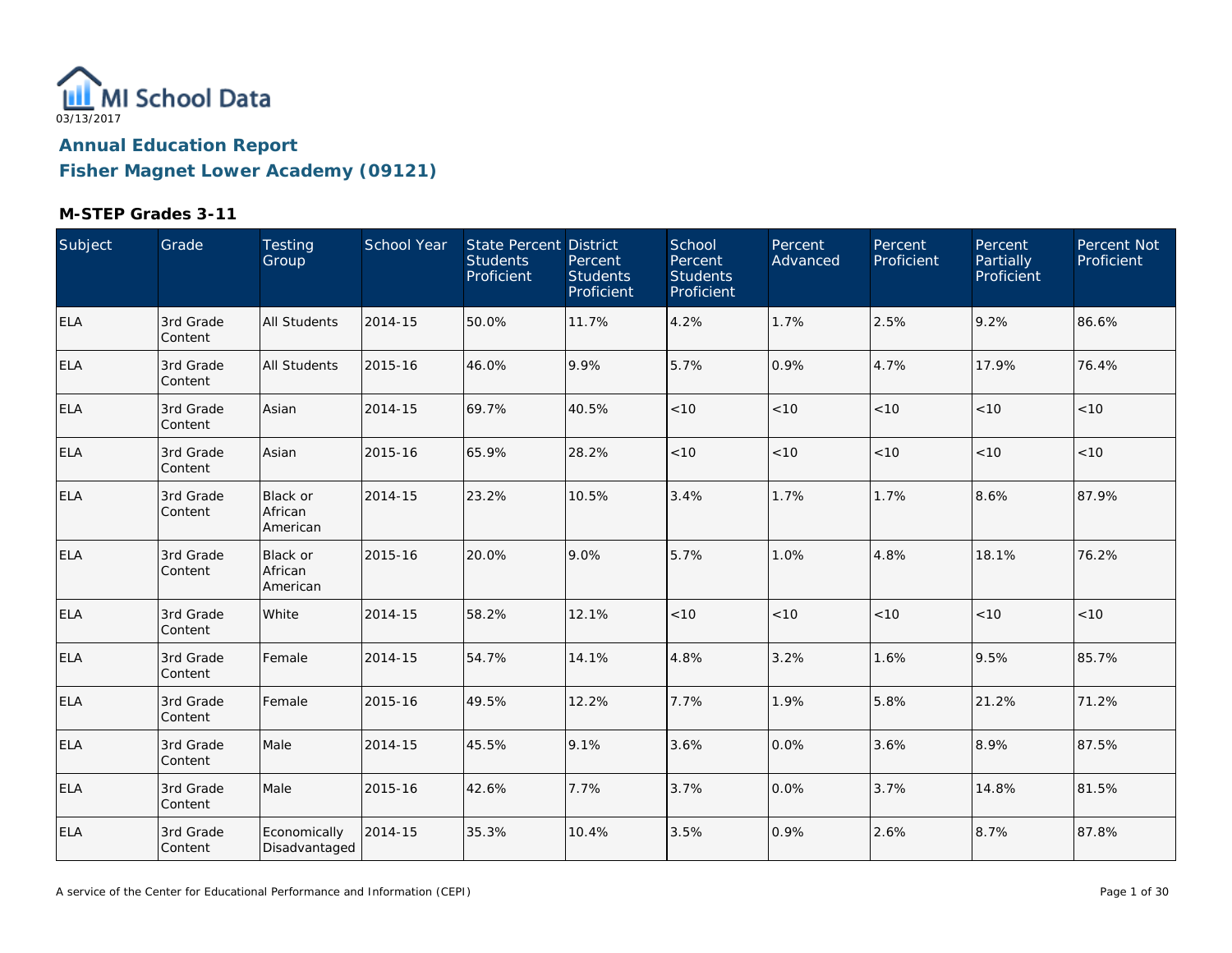

**Fisher Magnet Lower Academy (09121)**

| Subject    | Grade                | Testing<br>Group                            | School Year | State Percent District<br><b>Students</b><br>Proficient | Percent<br><b>Students</b><br>Proficient | School<br>Percent<br><b>Students</b><br>Proficient | Percent<br>Advanced | Percent<br>Proficient | Percent<br>Partially<br>Proficient | Percent Not<br>Proficient |
|------------|----------------------|---------------------------------------------|-------------|---------------------------------------------------------|------------------------------------------|----------------------------------------------------|---------------------|-----------------------|------------------------------------|---------------------------|
| ELA        | 3rd Grade<br>Content | Economically<br>Disadvantaged               | 2015-16     | 31.1%                                                   | 8.7%                                     | 4.8%                                               | 1.0%                | 3.8%                  | 18.3%                              | 76.9%                     |
| <b>ELA</b> | 3rd Grade<br>Content | English<br>Language<br>Learners             | 2014-15     | 34.7%                                                   | 16.4%                                    | < 10                                               | < 10                | < 10                  | < 10                               | < 10                      |
| <b>ELA</b> | 3rd Grade<br>Content | English<br>Language<br>Learners             | 2015-16     | 31.9%                                                   | 12.8%                                    | < 10                                               | < 10                | < 10                  | < 10                               | < 10                      |
| <b>ELA</b> | 3rd Grade<br>Content | Students With<br><b>Disabilities</b>        | 2014-15     | 23.3%                                                   | 7.9%                                     | 0.0%                                               | 0.0%                | 0.0%                  | 8.3%                               | 91.7%                     |
| ELA        | 3rd Grade<br>Content | <b>Students With</b><br><b>Disabilities</b> | 2015-16     | 20.7%                                                   | 6.4%                                     | 0.0%                                               | 0.0%                | 0.0%                  | 0.0%                               | 100.0%                    |
| ELA        | 4th Grade<br>Content | <b>All Students</b>                         | 2014-15     | 46.6%                                                   | 11.5%                                    | 8.4%                                               | 1.2%                | 7.2%                  | 13.3%                              | 78.3%                     |
| <b>ELA</b> | 4th Grade<br>Content | <b>All Students</b>                         | 2015-16     | 46.3%                                                   | 10.9%                                    | 7.2%                                               | 3.1%                | 4.1%                  | 15.5%                              | 77.3%                     |
| <b>ELA</b> | 4th Grade<br>Content | American<br>Indian or<br>Alaska Native      | 2014-15     | 36.9%                                                   | 6.7%                                     | < 10                                               | < 10                | < 10                  | < 10                               | < 10                      |
| ELA        | 4th Grade<br>Content | Asian                                       | 2014-15     | 70.5%                                                   | 52.9%                                    | < 10                                               | < 10                | < 10                  | < 10                               | $<10$                     |
| <b>ELA</b> | 4th Grade<br>Content | Asian                                       | 2015-16     | 67.8%                                                   | 35.0%                                    | < 10                                               | < 10                | < 10                  | < 10                               | < 10                      |
| <b>ELA</b> | 4th Grade<br>Content | <b>Black or</b><br>African<br>American      | 2014-15     | 21.2%                                                   | 10.6%                                    | 7.6%                                               | 0.0%                | 7.6%                  | 13.9%                              | 78.5%                     |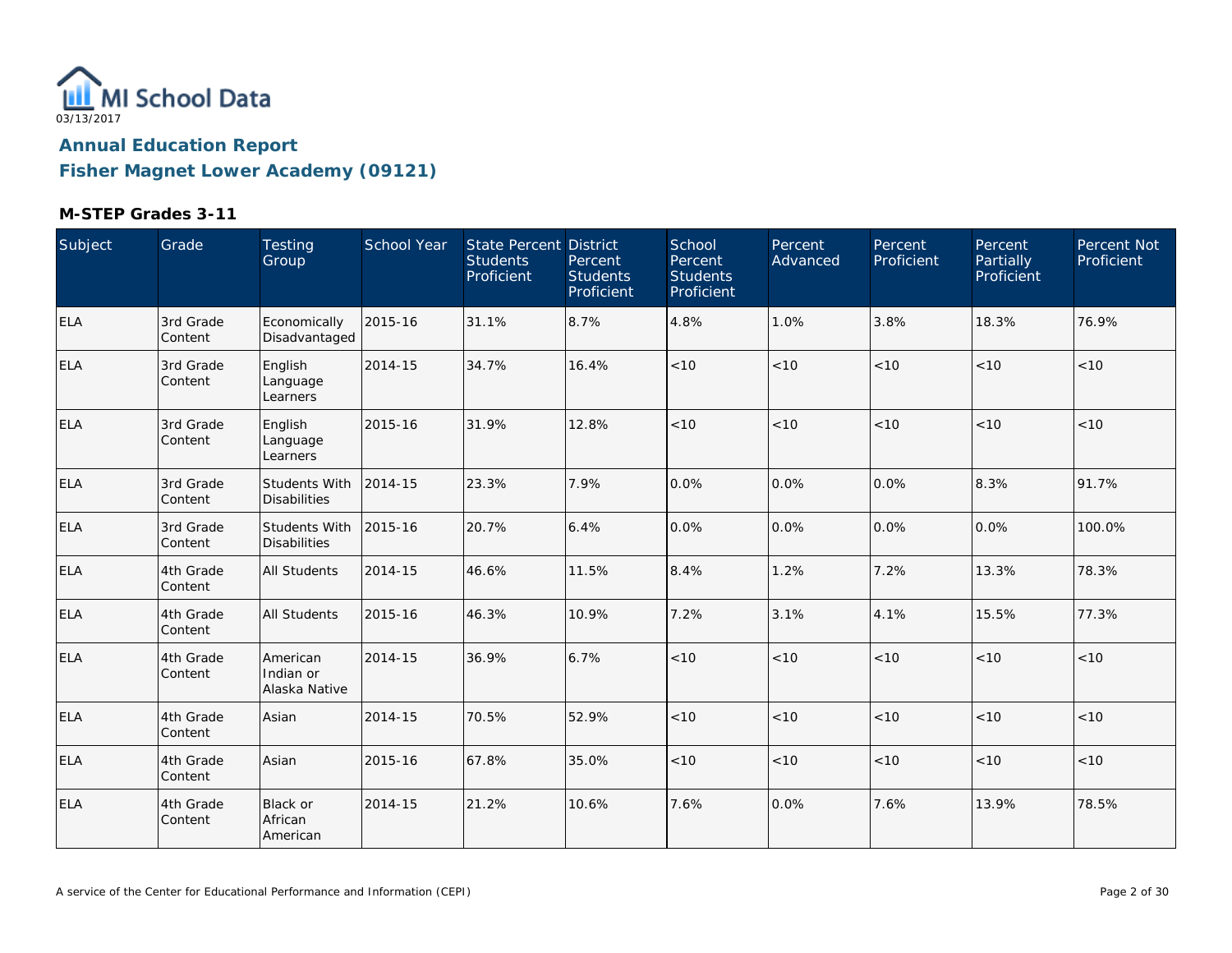

**Fisher Magnet Lower Academy (09121)**

| Subject    | Grade                 | <b>Testing</b><br>Group         | School Year | State Percent District<br><b>Students</b><br>Proficient | Percent<br><b>Students</b><br>Proficient | School<br>Percent<br><b>Students</b><br>Proficient | Percent<br>Advanced | Percent<br>Proficient | Percent<br><b>Partially</b><br>Proficient | Percent Not<br>Proficient |
|------------|-----------------------|---------------------------------|-------------|---------------------------------------------------------|------------------------------------------|----------------------------------------------------|---------------------|-----------------------|-------------------------------------------|---------------------------|
| <b>ELA</b> | 4th Grade<br>Content  | Black or<br>African<br>American | 2015-16     | 20.4%                                                   | 9.7%                                     | 7.4%                                               | 3.2%                | 4.2%                  | 14.7%                                     | 77.9%                     |
| ELA        | 4th Grade<br>Content  | Two or More<br>Races            | 2014-15     | 45.5%                                                   | < 10                                     | < 10                                               | < 10                | < 10                  | < 10                                      | < 10                      |
| ELA        | 4th Grade<br>Content  | White                           | 2015-16     | 53.9%                                                   | 11.0%                                    | < 10                                               | < 10                | < 10                  | < 10                                      | $<10$                     |
| ELA        | 4th Grade<br>Content  | Female                          | 2014-15     | 51.5%                                                   | 14.5%                                    | 14.6%                                              | 2.4%                | 12.2%                 | 22.0%                                     | 63.4%                     |
| <b>ELA</b> | 4th Grade<br>Content  | Female                          | 2015-16     | 50.9%                                                   | 13.0%                                    | 9.6%                                               | 3.8%                | 5.8%                  | 15.4%                                     | 75.0%                     |
| <b>ELA</b> | 4th Grade<br> Content | Male                            | 2014-15     | 41.8%                                                   | 8.7%                                     | 2.4%                                               | 0.0%                | 2.4%                  | 4.8%                                      | 92.9%                     |
| <b>ELA</b> | 4th Grade<br>Content  | Male                            | 2015-16     | 41.8%                                                   | 8.7%                                     | 4.4%                                               | 2.2%                | 2.2%                  | 15.6%                                     | 80.0%                     |
| <b>ELA</b> | 4th Grade<br>Content  | Economically<br>Disadvantaged   | 2014-15     | 30.9%                                                   | 10.0%                                    | 8.6%                                               | 1.2%                | 7.4%                  | 13.6%                                     | 77.8%                     |
| <b>ELA</b> | 4th Grade<br> Content | Economically<br>Disadvantaged   | 2015-16     | 30.8%                                                   | 10.1%                                    | 7.3%                                               | 3.1%                | 4.2%                  | 15.6%                                     | 77.1%                     |
| <b>ELA</b> | 4th Grade<br> Content | English<br>Language<br>Learners | 2014-15     | 23.7%                                                   | 10.8%                                    | < 10                                               | < 10                | < 10                  | < 10                                      | < 10                      |
| <b>ELA</b> | 4th Grade<br> Content | English<br>Language<br>Learners | 2015-16     | 24.3%                                                   | 8.2%                                     | < 10                                               | < 10                | < 10                  | < 10                                      | < 10                      |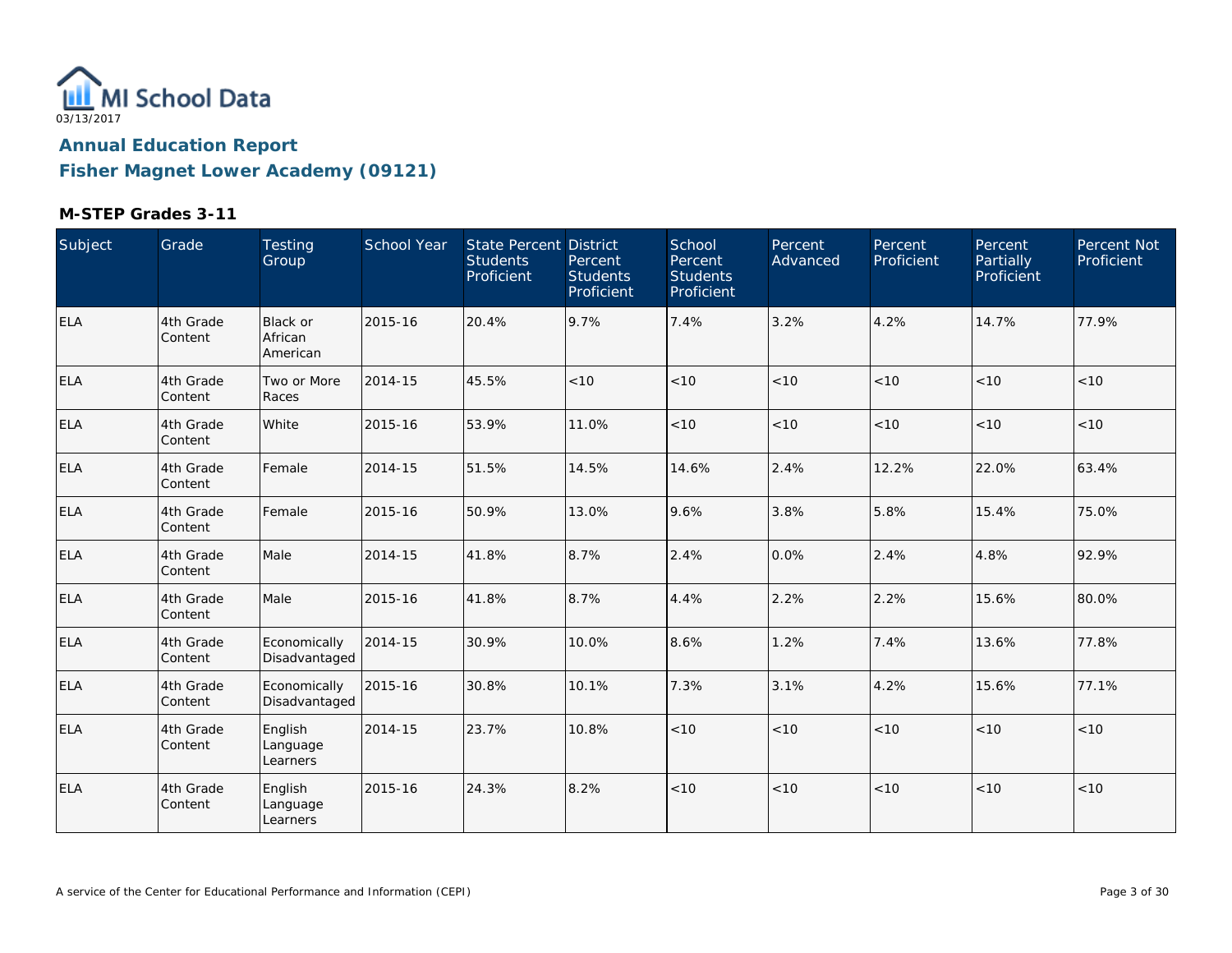

**Fisher Magnet Lower Academy (09121)**

| Subject     | Grade                | Testing<br>Group                            | School Year | State Percent District<br><b>Students</b><br>Proficient | Percent<br><b>Students</b><br>Proficient | School<br>Percent<br><b>Students</b><br>Proficient | Percent<br>Advanced | Percent<br>Proficient | Percent<br>Partially<br>Proficient | Percent Not<br>Proficient |
|-------------|----------------------|---------------------------------------------|-------------|---------------------------------------------------------|------------------------------------------|----------------------------------------------------|---------------------|-----------------------|------------------------------------|---------------------------|
| <b>ELA</b>  | 4th Grade<br>Content | <b>Students With</b><br><b>Disabilities</b> | 2014-15     | 17.2%                                                   | 3.8%                                     | 0.0%                                               | 0.0%                | 0.0%                  | 0.0%                               | 100.0%                    |
| <b>ELA</b>  | 4th Grade<br>Content | <b>Students With</b><br><b>Disabilities</b> | 2015-16     | 17.5%                                                   | 4.5%                                     | 0.0%                                               | 0.0%                | 0.0%                  | 7.7%                               | 92.3%                     |
| Mathematics | 3rd Grade<br>Content | <b>All Students</b>                         | 2014-15     | 48.8%                                                   | 12.8%                                    | 5.1%                                               | 0.0%                | 5.1%                  | 15.3%                              | 79.7%                     |
| Mathematics | 3rd Grade<br>Content | <b>All Students</b>                         | 2015-16     | 45.2%                                                   | 10.4%                                    | 3.8%                                               | 0.9%                | 2.8%                  | 19.8%                              | 76.4%                     |
| Mathematics | 3rd Grade<br>Content | Asian                                       | 2014-15     | 73.6%                                                   | 35.7%                                    | < 10                                               | < 10                | < 10                  | < 10                               | < 10                      |
| Mathematics | 3rd Grade<br>Content | Asian                                       | 2015-16     | 73.1%                                                   | 29.5%                                    | < 10                                               | < 10                | < 10                  | < 10                               | < 10                      |
| Mathematics | 3rd Grade<br>Content | Black or<br>African<br>American             | 2014-15     | 20.3%                                                   | 11.5%                                    | 4.3%                                               | 0.0%                | 4.3%                  | 15.7%                              | 80.0%                     |
| Mathematics | 3rd Grade<br>Content | <b>Black or</b><br>African<br>American      | 2015-16     | 17.9%                                                   | 9.2%                                     | 3.8%                                               | 1.0%                | 2.9%                  | 19.0%                              | 77.1%                     |
| Mathematics | 3rd Grade<br>Content | White                                       | 2014-15     | 57.3%                                                   | 18.0%                                    | < 10                                               | < 10                | < 10                  | < 10                               | < 10                      |
| Mathematics | 3rd Grade<br>Content | Female                                      | 2014-15     | 48.1%                                                   | 12.9%                                    | 6.5%                                               | 0.0%                | 6.5%                  | 14.5%                              | 79.0%                     |
| Mathematics | 3rd Grade<br>Content | Female                                      | 2015-16     | 43.7%                                                   | 10.0%                                    | 5.8%                                               | 1.9%                | 3.8%                  | 23.1%                              | 71.2%                     |
| Mathematics | 3rd Grade<br>Content | Male                                        | 2014-15     | 49.5%                                                   | 12.7%                                    | 3.6%                                               | 0.0%                | 3.6%                  | 16.1%                              | 80.4%                     |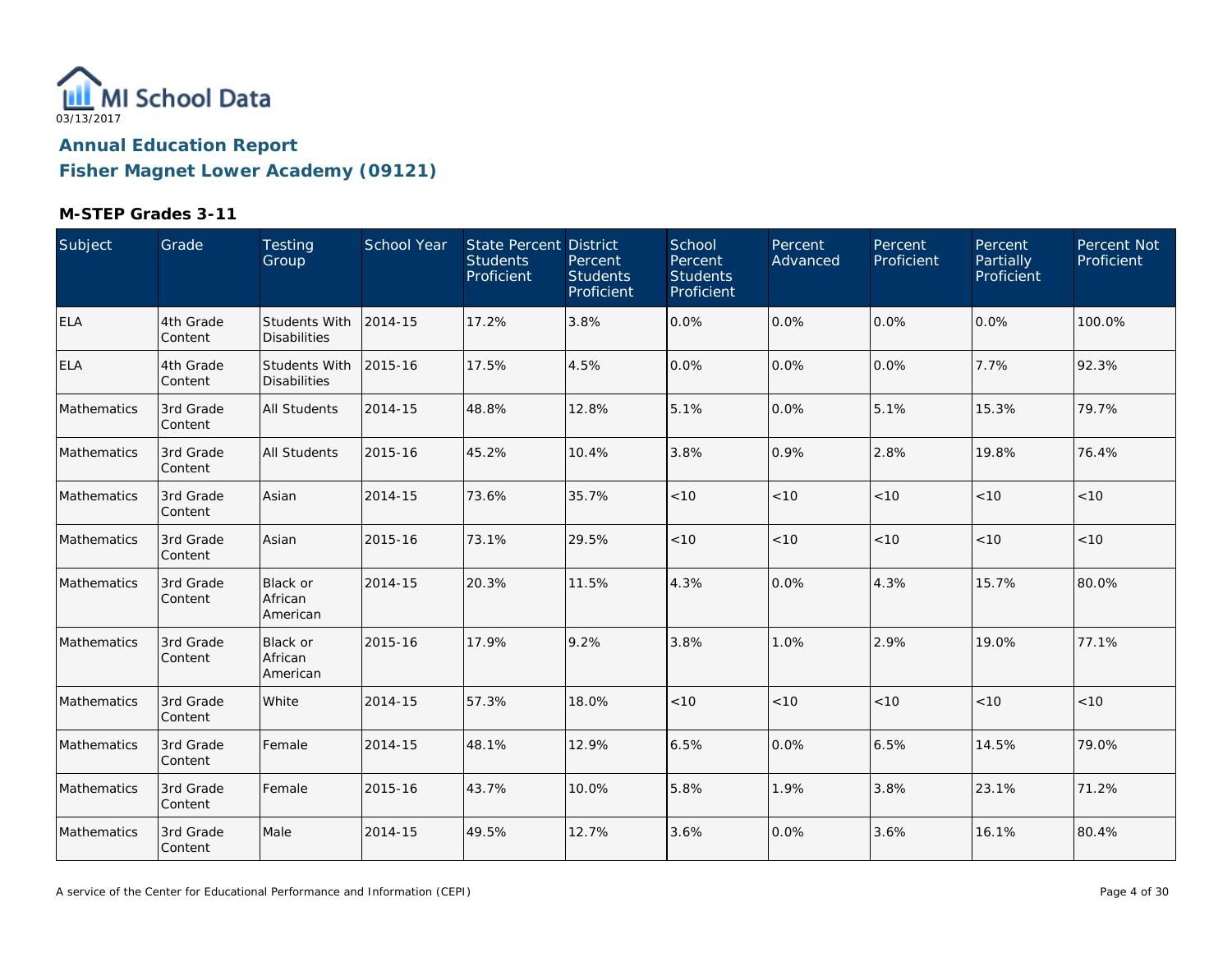

**Fisher Magnet Lower Academy (09121)**

| Subject            | Grade                 | Testing<br>Group                            | <b>School Year</b> | <b>State Percent District</b><br><b>Students</b><br>Proficient | Percent<br><b>Students</b><br>Proficient | School<br>Percent<br><b>Students</b><br>Proficient | Percent<br>Advanced | Percent<br>Proficient | Percent<br>Partially<br>Proficient | Percent Not<br>Proficient |
|--------------------|-----------------------|---------------------------------------------|--------------------|----------------------------------------------------------------|------------------------------------------|----------------------------------------------------|---------------------|-----------------------|------------------------------------|---------------------------|
| Mathematics        | 3rd Grade<br>Content  | Male                                        | 2015-16            | 46.6%                                                          | 10.8%                                    | 1.9%                                               | 0.0%                | 1.9%                  | 16.7%                              | 81.5%                     |
| Mathematics        | 3rd Grade<br>Content  | Economically<br>Disadvantaged               | 2014-15            | 33.5%                                                          | 11.4%                                    | 4.4%                                               | 0.0%                | 4.4%                  | 14.9%                              | 80.7%                     |
| <b>Mathematics</b> | 3rd Grade<br>Content  | Economically<br>Disadvantaged               | 2015-16            | 30.1%                                                          | 9.8%                                     | 3.8%                                               | 1.0%                | 2.9%                  | 19.2%                              | 76.9%                     |
| Mathematics        | 3rd Grade<br>Content  | English<br>Language<br>Learners             | 2014-15            | 37.0%                                                          | 17.7%                                    | < 10                                               | < 10                | < 10                  | < 10                               | < 10                      |
| Mathematics        | 3rd Grade<br>Content  | English<br>Language<br>Learners             | 2015-16            | 37.8%                                                          | 15.8%                                    | < 10                                               | < 10                | < 10                  | < 10                               | < 10                      |
| Mathematics        | 3rd Grade<br>Content  | <b>Students With</b><br><b>Disabilities</b> | 2014-15            | 24.5%                                                          | 9.9%                                     | 0.0%                                               | 0.0%                | 0.0%                  | 0.0%                               | 100.0%                    |
| Mathematics        | 3rd Grade<br>Content  | Students With<br><b>Disabilities</b>        | 2015-16            | 21.4%                                                          | 7.1%                                     | 0.0%                                               | 0.0%                | 0.0%                  | 16.7%                              | 83.3%                     |
| Mathematics        | 4th Grade<br> Content | <b>All Students</b>                         | 2014-15            | 41.4%                                                          | 7.6%                                     | 2.4%                                               | 0.0%                | 2.4%                  | 25.3%                              | 72.3%                     |
| Mathematics        | 4th Grade<br>Content  | <b>All Students</b>                         | 2015-16            | 44.0%                                                          | 7.2%                                     | 3.2%                                               | 0.0%                | 3.2%                  | 20.0%                              | 76.8%                     |
| Mathematics        | 4th Grade<br> Content | Asian                                       | 2014-15            | 69.7%                                                          | 28.6%                                    | < 10                                               | < 10                | < 10                  | < 10                               | < 10                      |
| Mathematics        | 4th Grade<br>Content  | Asian                                       | 2015-16            | 71.7%                                                          | 16.3%                                    | < 10                                               | < 10                | < 10                  | < 10                               | < 10                      |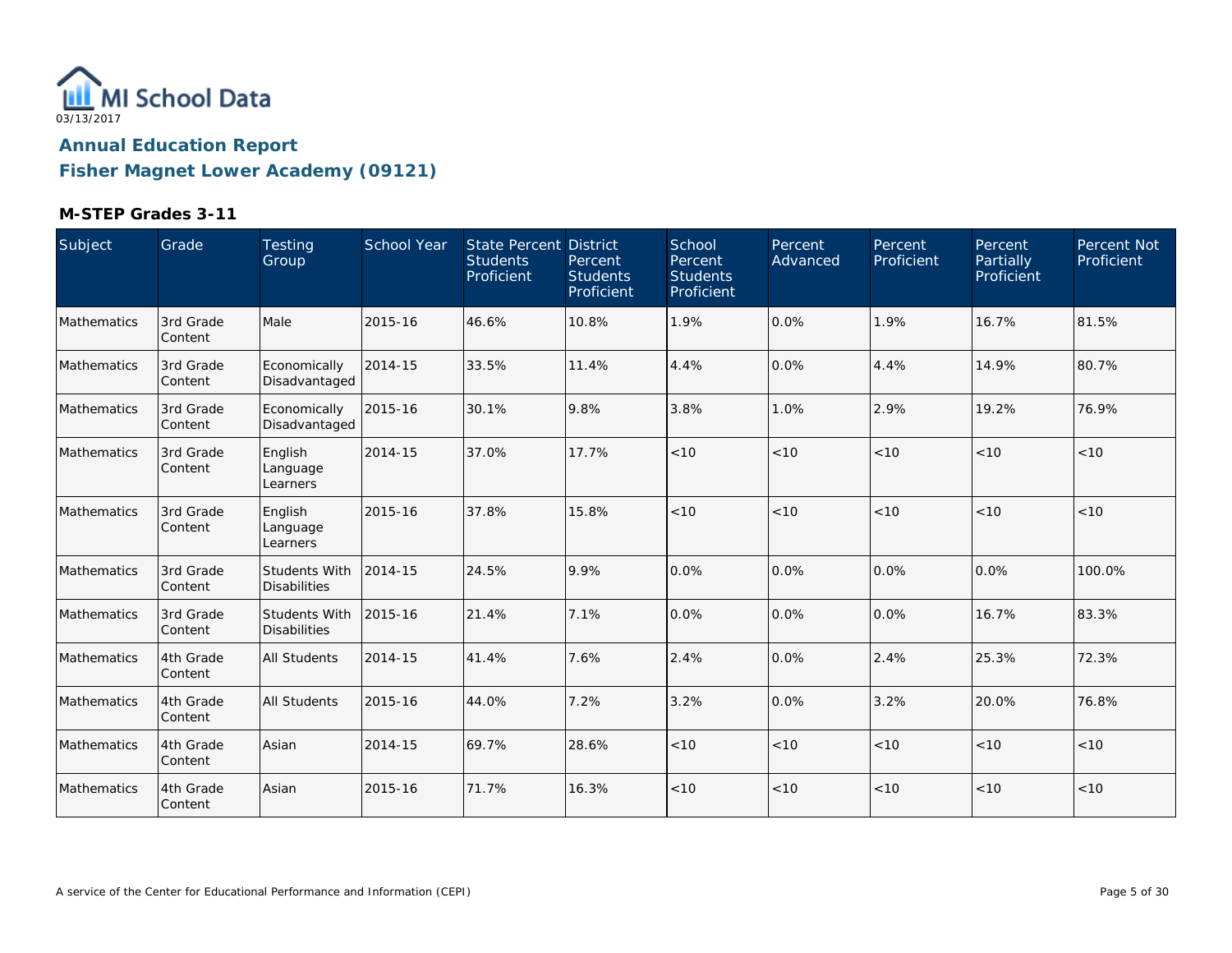

**Fisher Magnet Lower Academy (09121)**

| Subject     | Grade                | Testing<br>Group                       | School Year | <b>State Percent District</b><br><b>Students</b><br>Proficient | Percent<br><b>Students</b><br>Proficient | School<br>Percent<br><b>Students</b><br>Proficient | Percent<br>Advanced | Percent<br>Proficient | Percent<br>Partially<br>Proficient | Percent Not<br>Proficient |
|-------------|----------------------|----------------------------------------|-------------|----------------------------------------------------------------|------------------------------------------|----------------------------------------------------|---------------------|-----------------------|------------------------------------|---------------------------|
| Mathematics | 4th Grade<br>Content | Black or<br>African<br>American        | 2014-15     | 13.2%                                                          | 6.2%                                     | 1.3%                                               | 0.0%                | 1.3%                  | 26.3%                              | 72.5%                     |
| Mathematics | 4th Grade<br>Content | <b>Black or</b><br>African<br>American | 2015-16     | 15.1%                                                          | 5.9%                                     | 3.2%                                               | 0.0%                | 3.2%                  | 20.4%                              | 76.3%                     |
| Mathematics | 4th Grade<br>Content | Two or More<br>Races                   | 2014-15     | 38.2%                                                          | < 10                                     | < 10                                               | < 10                | < 10                  | < 10                               | < 10                      |
| Mathematics | 4th Grade<br>Content | White                                  | 2015-16     | 52.3%                                                          | 5.6%                                     | $<10$                                              | $<10$               | < 10                  | < 10                               | < 10                      |
| Mathematics | 4th Grade<br>Content | Female                                 | 2014-15     | 40.3%                                                          | 7.9%                                     | 2.3%                                               | 0.0%                | 2.3%                  | 27.9%                              | 69.8%                     |
| Mathematics | 4th Grade<br>Content | Female                                 | 2015-16     | 42.1%                                                          | 7.8%                                     | 3.9%                                               | 0.0%                | 3.9%                  | 21.6%                              | 74.5%                     |
| Mathematics | 4th Grade<br>Content | Male                                   | 2014-15     | 42.4%                                                          | 7.4%                                     | 2.5%                                               | 0.0%                | 2.5%                  | 22.5%                              | 75.0%                     |
| Mathematics | 4th Grade<br>Content | Male                                   | 2015-16     | 45.8%                                                          | 6.6%                                     | 2.3%                                               | 0.0%                | 2.3%                  | 18.2%                              | 79.5%                     |
| Mathematics | 4th Grade<br>Content | Economically<br>Disadvantaged          | 2014-15     | 25.4%                                                          | 6.9%                                     | 2.5%                                               | 0.0%                | 2.5%                  | 24.7%                              | 72.8%                     |
| Mathematics | 4th Grade<br>Content | Economically<br>Disadvantaged          | 2015-16     | 27.9%                                                          | 6.6%                                     | 3.2%                                               | 0.0%                | 3.2%                  | 20.2%                              | 76.6%                     |
| Mathematics | 4th Grade<br>Content | English<br>Language<br>Learners        | 2014-15     | 22.1%                                                          | 9.4%                                     | < 10                                               | < 10                | < 10                  | < 10                               | < 10                      |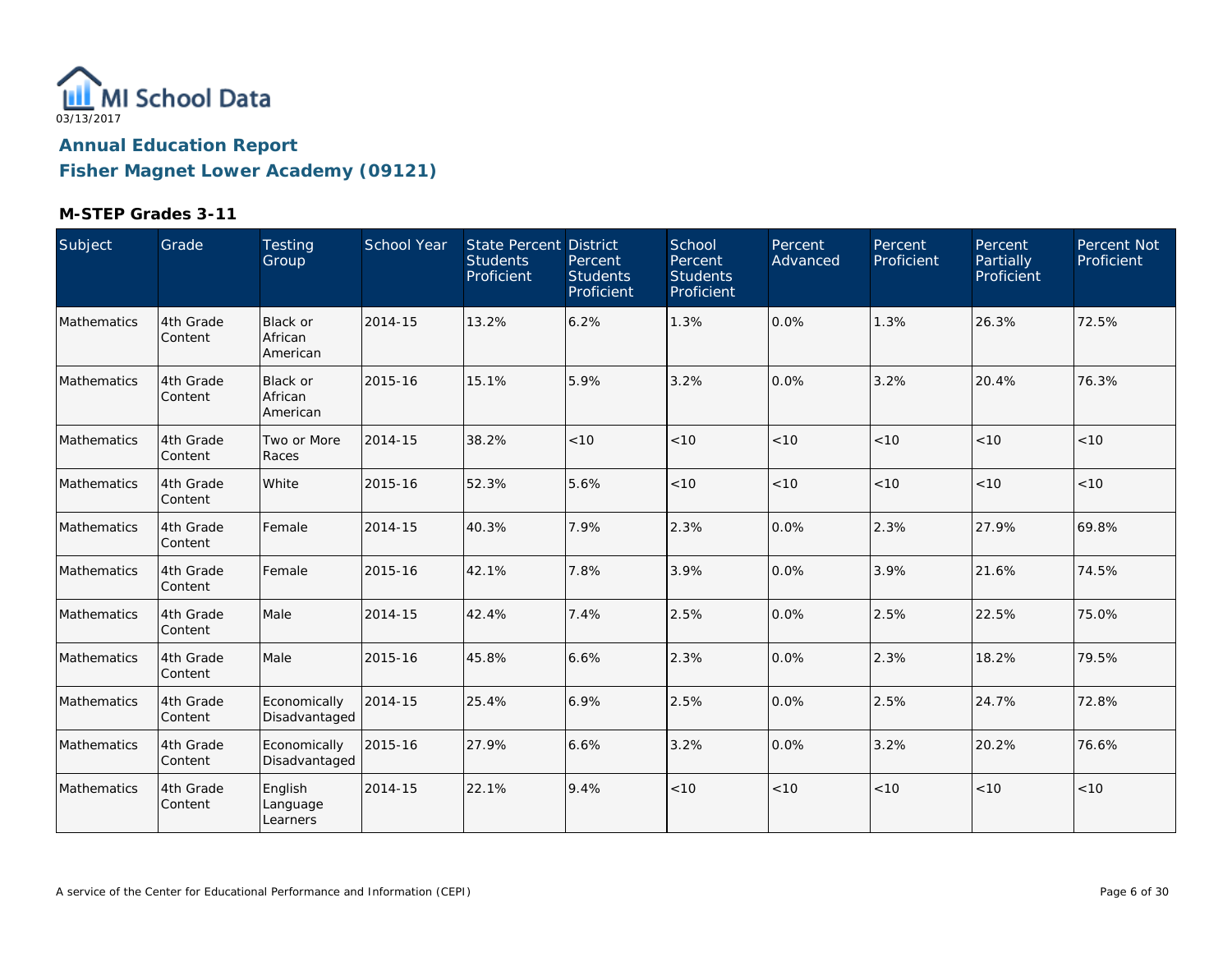

**Fisher Magnet Lower Academy (09121)**

| Subject     | Grade                | Testing<br>Group                            | School Year | State Percent District<br><b>Students</b><br>Proficient | Percent<br><b>Students</b><br>Proficient | School<br>Percent<br><b>Students</b><br>Proficient | Percent<br>Advanced | Percent<br>Proficient | Percent<br>Partially<br>Proficient | Percent Not<br>Proficient |
|-------------|----------------------|---------------------------------------------|-------------|---------------------------------------------------------|------------------------------------------|----------------------------------------------------|---------------------|-----------------------|------------------------------------|---------------------------|
| Mathematics | 4th Grade<br>Content | English<br>Language<br>Learners             | 2015-16     | 27.4%                                                   | 7.2%                                     | < 10                                               | < 10                | < 10                  | < 10                               | < 10                      |
| Mathematics | 4th Grade<br>Content | <b>Students With</b><br><b>Disabilities</b> | 2014-15     | 17.2%                                                   | 3.7%                                     | 0.0%                                               | 0.0%                | 0.0%                  | 7.1%                               | 92.9%                     |
| Mathematics | 4th Grade<br>Content | <b>Students With</b><br><b>Disabilities</b> | 2015-16     | 19.2%                                                   | 3.7%                                     | 0.0%                                               | 0.0%                | 0.0%                  | 0.0%                               | 100.0%                    |
| Science     | 4th Grade<br>Content | <b>All Students</b>                         | 2014-15     | 12.4%                                                   | 1.4%                                     | 0.0%                                               | 0.0%                | 0.0%                  | 5.5%                               | 94.5%                     |
| Science     | 4th Grade<br>Content | <b>All Students</b>                         | 2015-16     | 14.7%                                                   | 1.8%                                     | 2.1%                                               | 1.1%                | 1.1%                  | 8.4%                               | 89.5%                     |
| Science     | 4th Grade<br>Content | Asian                                       | 2014-15     | 23.9%                                                   | 5.7%                                     | $<10$                                              | < 10                | < 10                  | < 10                               | $<10$                     |
| Science     | 4th Grade<br>Content | Asian                                       | 2015-16     | 28.4%                                                   | 6.8%                                     | < 10                                               | < 10                | < 10                  | < 10                               | $<10$                     |
| Science     | 4th Grade<br>Content | <b>Black or</b><br>African<br>American      | 2014-15     | 2.0%                                                    | 1.0%                                     | 0.0%                                               | 0.0%                | $0.0\%$               | 4.3%                               | 95.7%                     |
| Science     | 4th Grade<br>Content | <b>Black or</b><br>African<br>American      | 2015-16     | 2.4%                                                    | 1.8%                                     | 2.2%                                               | 1.1%                | 1.1%                  | 8.6%                               | 89.2%                     |
| Science     | 4th Grade<br>Content | Two or More<br>Races                        | 2014-15     | 11.8%                                                   | < 10                                     | < 10                                               | < 10                | < 10                  | < 10                               | < 10                      |
| Science     | 4th Grade<br>Content | White                                       | 2015-16     | 18.4%                                                   | 2.2%                                     | < 10                                               | < 10                | < 10                  | < 10                               | $<10$                     |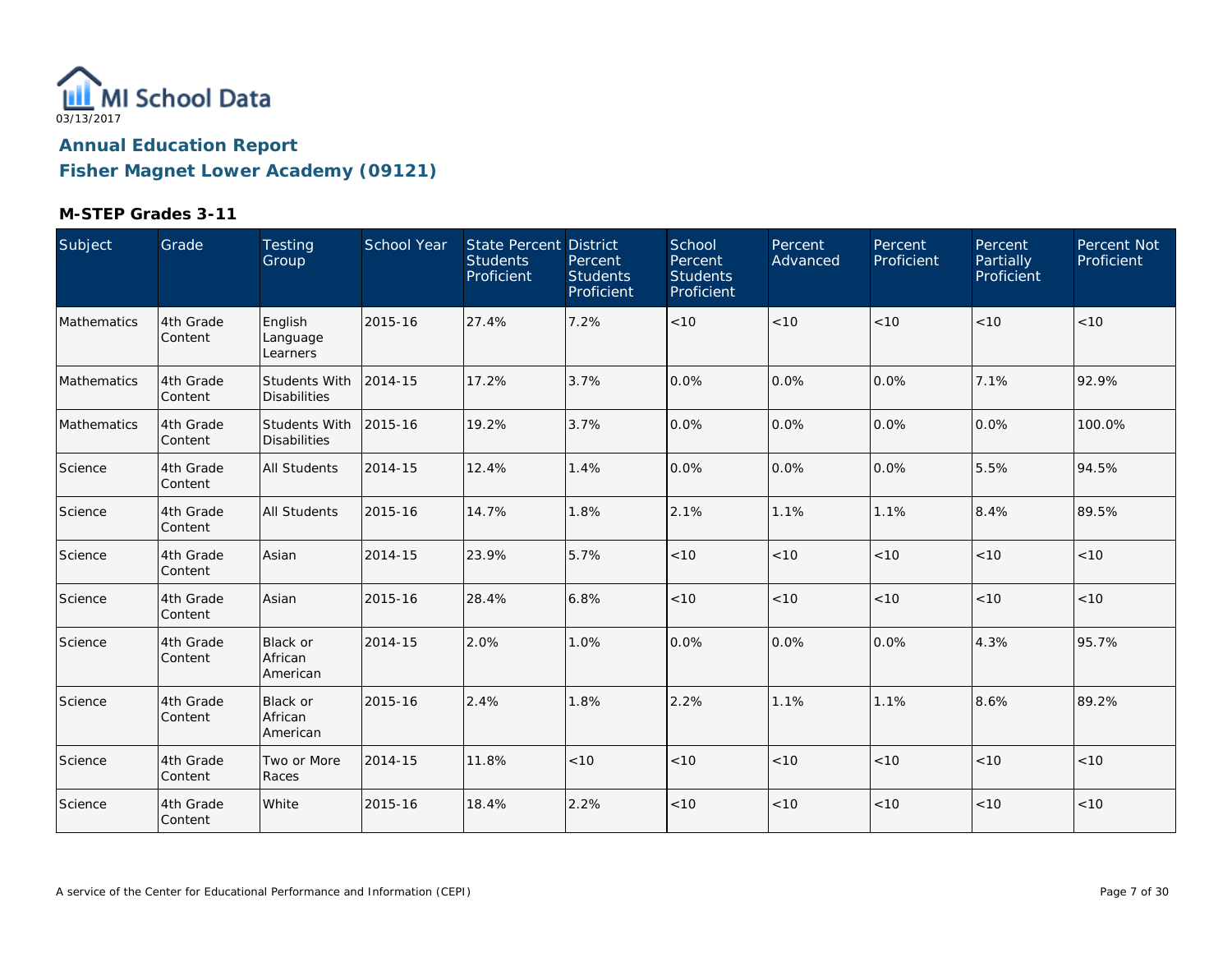

**Fisher Magnet Lower Academy (09121)**

| Subject | Grade                | Testing<br>Group                            | <b>School Year</b> | State Percent District<br><b>Students</b><br>Proficient | Percent<br><b>Students</b><br>Proficient | School<br>Percent<br><b>Students</b><br><b>Proficient</b> | Percent<br>Advanced | Percent<br>Proficient | Percent<br>Partially<br>Proficient | Percent Not<br>Proficient |
|---------|----------------------|---------------------------------------------|--------------------|---------------------------------------------------------|------------------------------------------|-----------------------------------------------------------|---------------------|-----------------------|------------------------------------|---------------------------|
| Science | 4th Grade<br>Content | Female                                      | 2014-15            | 10.4%                                                   | 1.0%                                     | 0.0%                                                      | 0.0%                | 0.0%                  | 2.7%                               | 97.3%                     |
| Science | 4th Grade<br>Content | Female                                      | 2015-16            | 13.0%                                                   | 1.8%                                     | 2.0%                                                      | 0.0%                | 2.0%                  | 9.8%                               | 88.2%                     |
| Science | 4th Grade<br>Content | Male                                        | 2014-15            | 14.3%                                                   | 1.8%                                     | 0.0%                                                      | 0.0%                | 0.0%                  | 8.3%                               | 91.7%                     |
| Science | 4th Grade<br>Content | Male                                        | 2015-16            | 16.4%                                                   | 1.8%                                     | 2.3%                                                      | 2.3%                | 0.0%                  | 6.8%                               | 90.9%                     |
| Science | 4th Grade<br>Content | Economically<br>Disadvantaged               | 2014-15            | 5.5%                                                    | 1.3%                                     | 0.0%                                                      | 0.0%                | 0.0%                  | 5.6%                               | 94.4%                     |
| Science | 4th Grade<br>Content | Economically<br>Disadvantaged               | 2015-16            | 6.6%                                                    | 1.8%                                     | 2.1%                                                      | 1.1%                | 1.1%                  | 8.5%                               | 89.4%                     |
| Science | 4th Grade<br>Content | English<br>Language<br>Learners             | 2014-15            | 2.2%                                                    | 0.8%                                     | < 10                                                      | < 10                | < 10                  | < 10                               | < 10                      |
| Science | 4th Grade<br>Content | English<br>Language<br>Learners             | 2015-16            | 2.9%                                                    | 0.7%                                     | < 10                                                      | < 10                | < 10                  | < 10                               | < 10                      |
| Science | 4th Grade<br>Content | <b>Students With</b><br><b>Disabilities</b> | 2014-15            | 4.6%                                                    | 0.5%                                     | 0.0%                                                      | 0.0%                | 0.0%                  | 0.0%                               | 100.0%                    |
| Science | 4th Grade<br>Content | Students With<br><b>Disabilities</b>        | 2015-16            | 5.3%                                                    | 0.7%                                     | 0.0%                                                      | 0.0%                | 0.0%                  | 0.0%                               | 100.0%                    |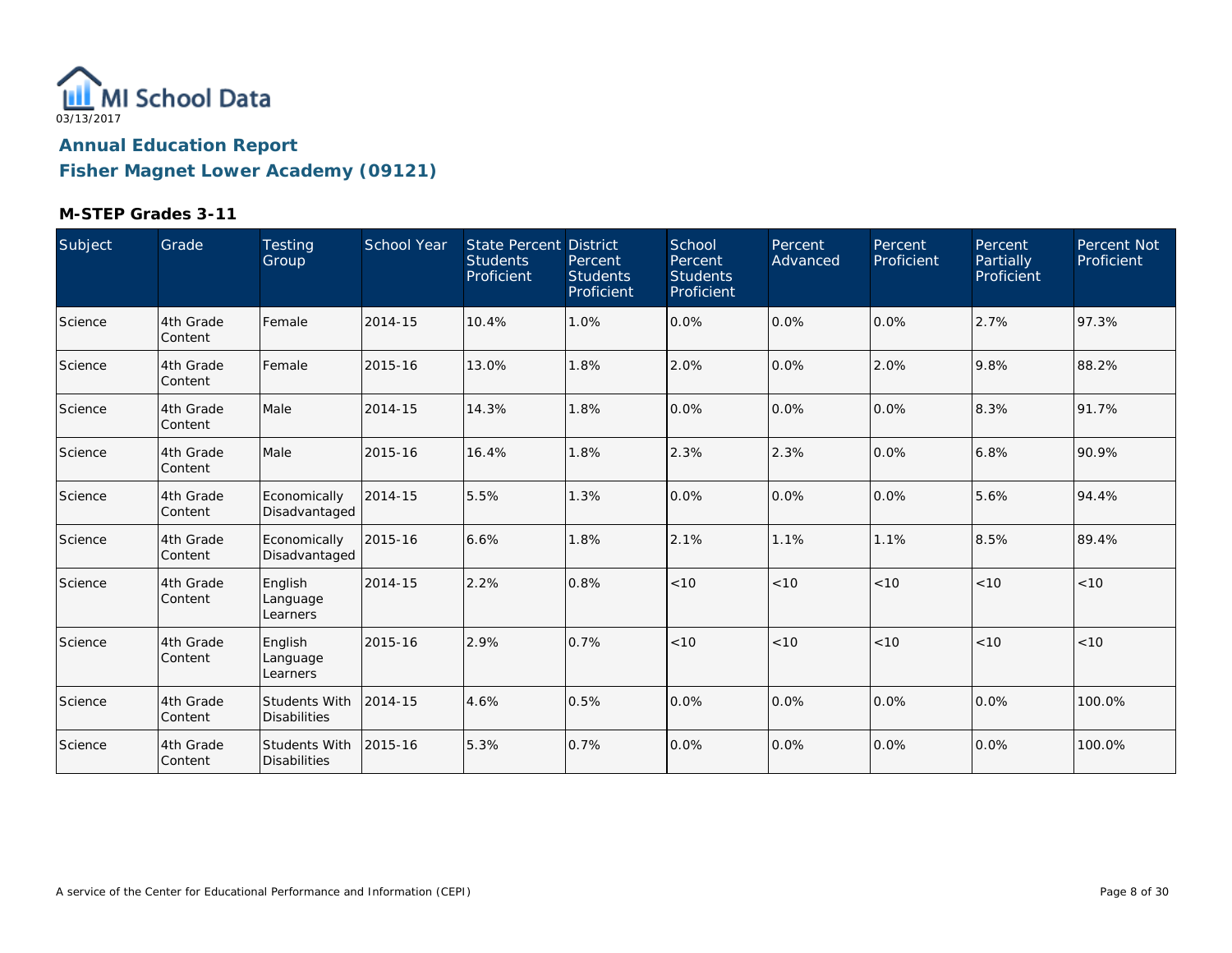

**Fisher Magnet Lower Academy (09121)**

### **SAT**

| Location<br><b>Name</b> | School Year | Subject | <b>Student</b><br>Group | Mean SAT<br>Score | <b>Benchmark</b> | Met or<br>Exceeded | % Met or<br>Exceeded | Did Not Meet  % Did Not \ | Meet | <b>Number</b><br>Assessed |
|-------------------------|-------------|---------|-------------------------|-------------------|------------------|--------------------|----------------------|---------------------------|------|---------------------------|
|-------------------------|-------------|---------|-------------------------|-------------------|------------------|--------------------|----------------------|---------------------------|------|---------------------------|

No Data to Display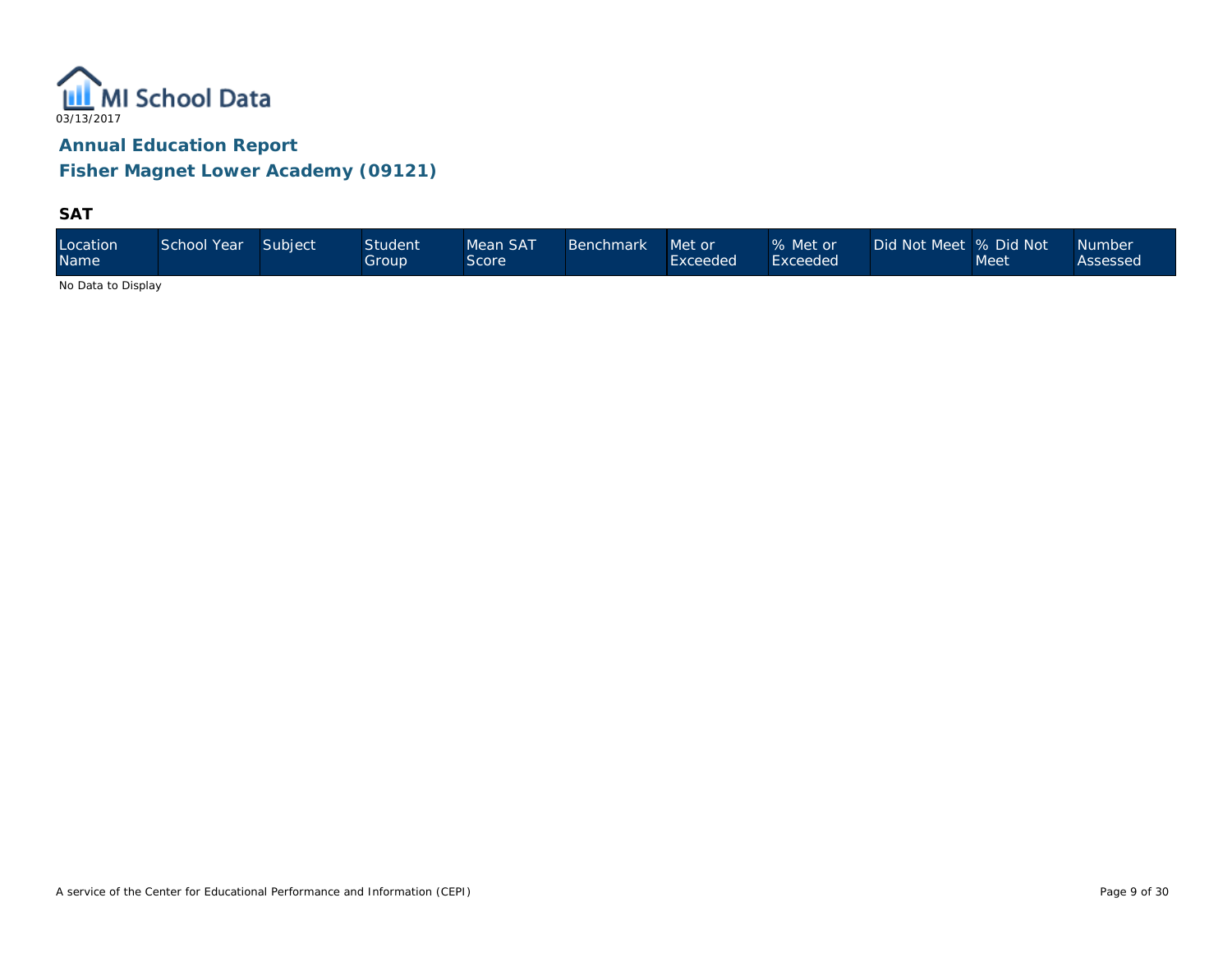

**Fisher Magnet Lower Academy (09121)**

## **MI-Access Functional Independence**

| Subject     | Grade                | Testing Group School Year           |         | <b>State Percent</b><br><b>Students</b><br>Proficient | <b>District</b><br>Percent<br><b>Students</b><br>Proficient | School Percent Percent<br><b>Students</b><br>Proficient | Surpassed | Percent<br>Attained | Percent<br>Emerging |
|-------------|----------------------|-------------------------------------|---------|-------------------------------------------------------|-------------------------------------------------------------|---------------------------------------------------------|-----------|---------------------|---------------------|
| <b>ELA</b>  | 3rd Grade<br>Content | <b>All Students</b>                 | 2014-15 | 69.2%                                                 | 57.7%                                                       | $<10$                                                   | < 10      | < 10                | < 10                |
| <b>ELA</b>  | 3rd Grade<br>Content | <b>All Students</b>                 | 2015-16 | 86.0%                                                 | 75.3%                                                       | < 10                                                    | < 10      | < 10                | < 10                |
| Mathematics | 3rd Grade<br>Content | <b>All Students</b>                 | 2014-15 | 71.1%                                                 | 50.8%                                                       | < 10                                                    | < 10      | < 10                | < 10                |
| Mathematics | 3rd Grade<br>Content | <b>All Students</b>                 | 2015-16 | 64.9%                                                 | 37.7%                                                       | < 10                                                    | < 10      | < 10                | < 10                |
| <b>ELA</b>  | 3rd Grade<br>Content | <b>Black or African</b><br>American | 2014-15 | 64.2%                                                 | 57.7%                                                       | $<10$                                                   | < 10      | < 10                | < 10                |
| <b>ELA</b>  | 3rd Grade<br>Content | <b>Black or African</b><br>American | 2015-16 | 82.2%                                                 | 77.8%                                                       | < 10                                                    | < 10      | < 10                | < 10                |
| Mathematics | 3rd Grade<br>Content | Black or African<br>American        | 2014-15 | 65.4%                                                 | 50.8%                                                       | < 10                                                    | < 10      | < 10                | < 10                |
| Mathematics | 3rd Grade<br>Content | Black or African<br>American        | 2015-16 | 59.7%                                                 | 38.8%                                                       | $<10$                                                   | $<10$     | < 10                | < 10                |
| <b>ELA</b>  | 3rd Grade<br>Content | Female                              | 2014-15 | 69.3%                                                 | 50.0%                                                       | < 10                                                    | < 10      | < 10                | < 10                |
| <b>ELA</b>  | 3rd Grade<br>Content | Female                              | 2015-16 | 85.4%                                                 | 63.6%                                                       | $<10$                                                   | < 10      | < 10                | < 10                |
| Mathematics | 3rd Grade<br>Content | Female                              | 2014-15 | 69.4%                                                 | 45.5%                                                       | < 10                                                    | < 10      | < 10                | < 10                |
| Mathematics | 3rd Grade<br>Content | Female                              | 2015-16 | 61.4%                                                 | 34.3%                                                       | $<10$                                                   | < 10      | < 10                | < 10                |
| <b>ELA</b>  | 3rd Grade<br>Content | Male                                | 2014-15 | 69.2%                                                 | 61.8%                                                       | $<10$                                                   | $<10$     | < 10                | < 10                |

A service of the Center for Educational Performance and Information (CEPI)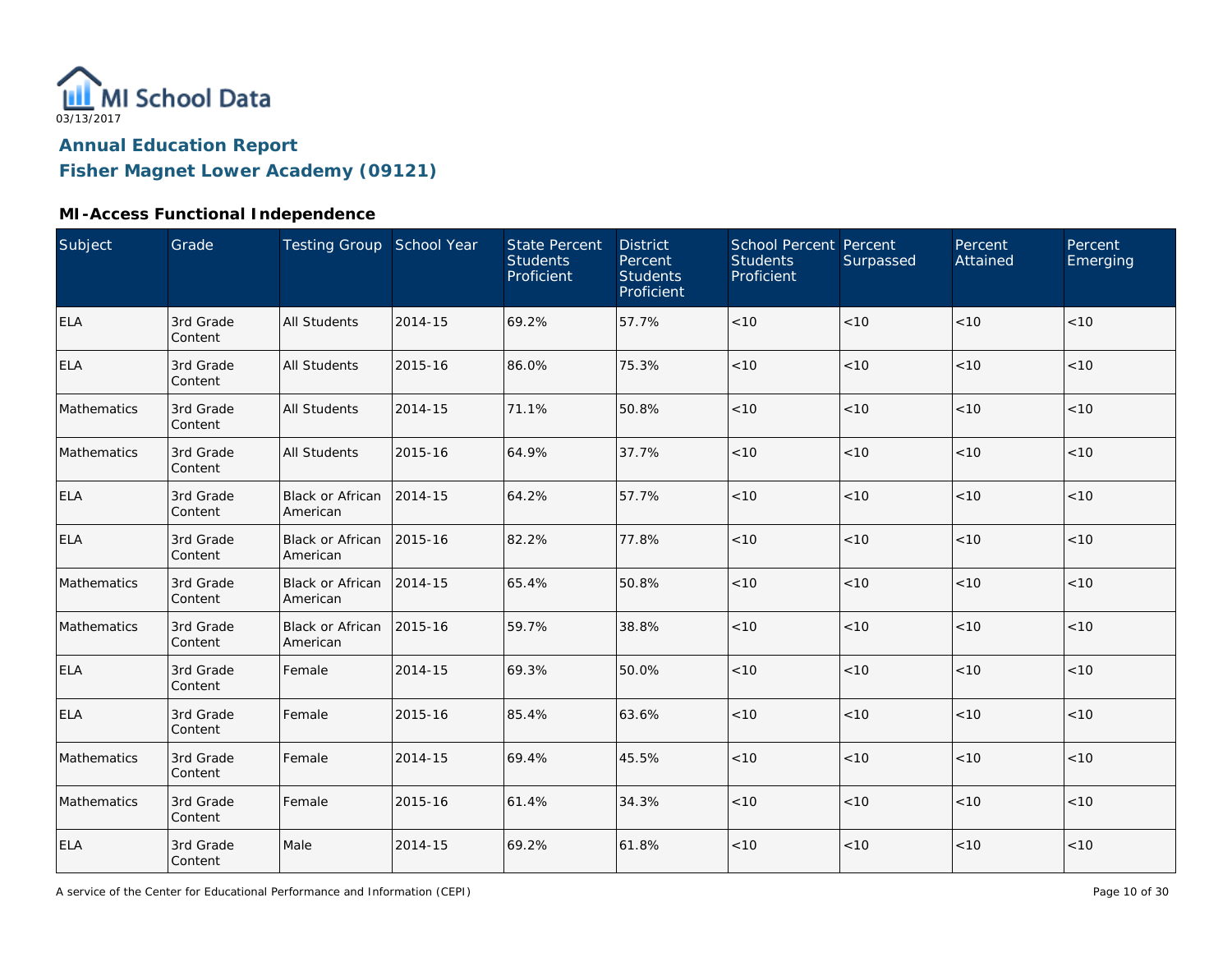

**Fisher Magnet Lower Academy (09121)**

## **MI-Access Functional Independence**

| Subject     | Grade                | Testing Group School Year     |         | <b>State Percent</b><br><b>Students</b><br>Proficient | <b>District</b><br>Percent<br><b>Students</b><br>Proficient | School Percent Percent<br><b>Students</b><br>Proficient | Surpassed | Percent<br>Attained | Percent<br>Emerging |
|-------------|----------------------|-------------------------------|---------|-------------------------------------------------------|-------------------------------------------------------------|---------------------------------------------------------|-----------|---------------------|---------------------|
| <b>ELA</b>  | 3rd Grade<br>Content | Male                          | 2015-16 | 86.2%                                                 | 85.0%                                                       | $<10$                                                   | < 10      | < 10                | < 10                |
| Mathematics | 3rd Grade<br>Content | Male                          | 2014-15 | 71.9%                                                 | 53.7%                                                       | < 10                                                    | < 10      | < 10                | < 10                |
| Mathematics | 3rd Grade<br>Content | Male                          | 2015-16 | 66.6%                                                 | 40.5%                                                       | < 10                                                    | < 10      | < 10                | < 10                |
| <b>ELA</b>  | 3rd Grade<br>Content | Economically<br>Disadvantaged | 2014-15 | 68.9%                                                 | 57.1%                                                       | < 10                                                    | < 10      | < 10                | < 10                |
| <b>ELA</b>  | 3rd Grade<br>Content | Economically<br>Disadvantaged | 2015-16 | 85.6%                                                 | 79.4%                                                       | < 10                                                    | < 10      | < 10                | < 10                |
| Mathematics | 3rd Grade<br>Content | Economically<br>Disadvantaged | 2014-15 | 71.7%                                                 | 49.1%                                                       | $<10$                                                   | < 10      | < 10                | < 10                |
| Mathematics | 3rd Grade<br>Content | Economically<br>Disadvantaged | 2015-16 | 65.3%                                                 | 42.4%                                                       | < 10                                                    | < 10      | < 10                | < 10                |
| <b>ELA</b>  | 4th Grade<br>Content | <b>All Students</b>           | 2014-15 | 69.7%                                                 | 48.8%                                                       | $<10$                                                   | $<10$     | <10                 | < 10                |
| <b>ELA</b>  | 4th Grade<br>Content | <b>All Students</b>           | 2015-16 | 78.2%                                                 | 59.3%                                                       | < 10                                                    | < 10      | < 10                | < 10                |
| Mathematics | 4th Grade<br>Content | <b>All Students</b>           | 2014-15 | 72.4%                                                 | 50.0%                                                       | < 10                                                    | < 10      | < 10                | < 10                |
| Mathematics | 4th Grade<br>Content | <b>All Students</b>           | 2015-16 | 73.2%                                                 | 50.5%                                                       | < 10                                                    | < 10      | < 10                | < 10                |
| Science     | 4th Grade<br>Content | <b>All Students</b>           | 2014-15 | 59.1%                                                 | 36.4%                                                       | $<10$                                                   | < 10      | < 10                | $<10$               |
| Science     | 4th Grade<br>Content | <b>All Students</b>           | 2015-16 | 54.3%                                                 | 28.1%                                                       | $<10$                                                   | $<10$     | < 10                | < 10                |

A service of the Center for Educational Performance and Information (CEPI)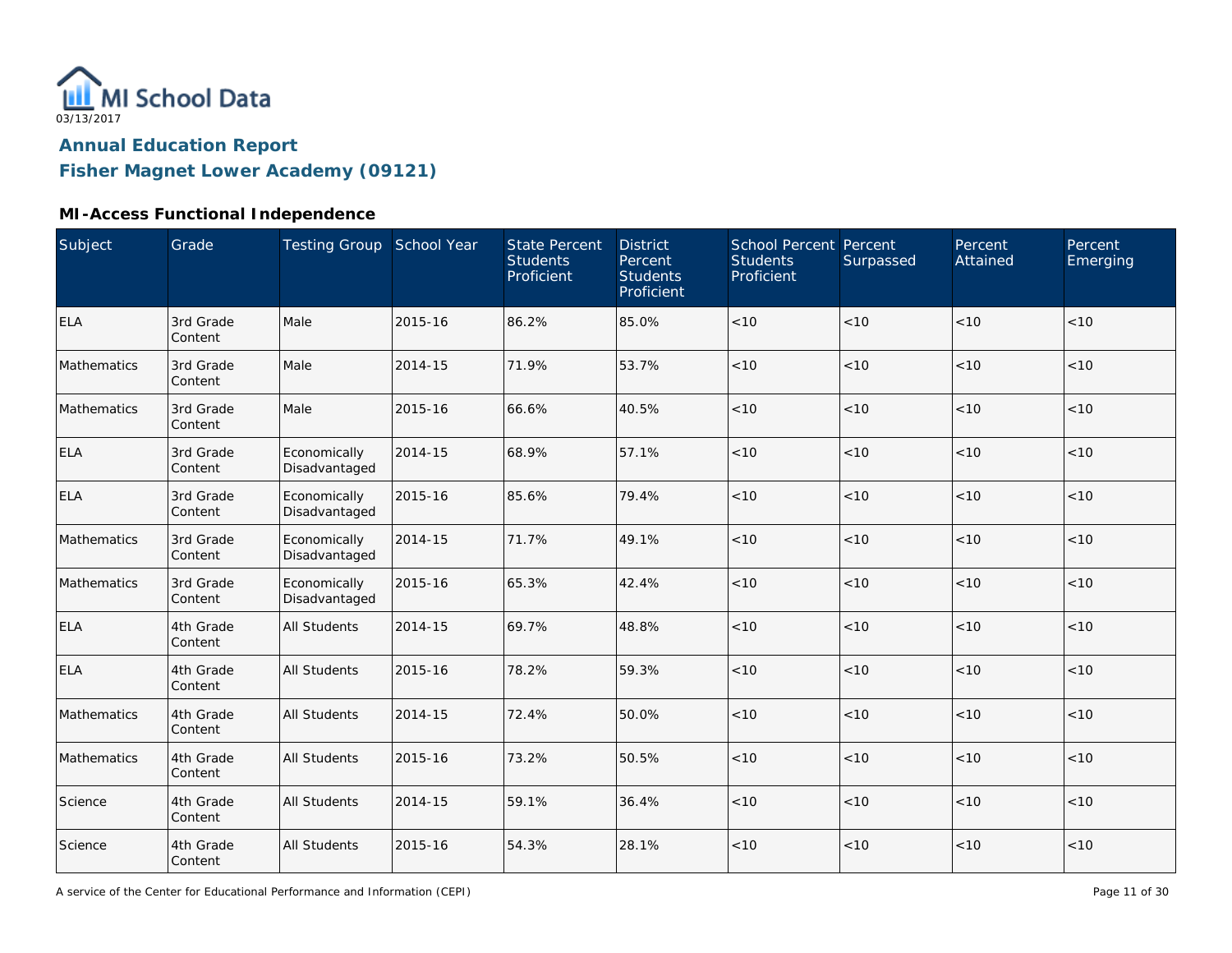

**Fisher Magnet Lower Academy (09121)**

## **MI-Access Functional Independence**

| Subject     | Grade                | Testing Group School Year            |         | <b>State Percent</b><br><b>Students</b><br>Proficient | <b>District</b><br>Percent<br><b>Students</b><br>Proficient | School Percent Percent<br><b>Students</b><br>Proficient | Surpassed | Percent<br>Attained | Percent<br>Emerging |
|-------------|----------------------|--------------------------------------|---------|-------------------------------------------------------|-------------------------------------------------------------|---------------------------------------------------------|-----------|---------------------|---------------------|
| <b>ELA</b>  | 4th Grade<br>Content | <b>Black or African</b><br>American  | 2014-15 | 64.9%                                                 | 50.7%                                                       | $<10$                                                   | < 10      | < 10                | < 10                |
| <b>ELA</b>  | 4th Grade<br>Content | Black or African 2015-16<br>American |         | 71.6%                                                 | 57.1%                                                       | $<10$                                                   | $<10$     | < 10                | < 10                |
| Mathematics | 4th Grade<br>Content | Black or African 2014-15<br>American |         | 63.6%                                                 | 49.4%                                                       | < 10                                                    | < 10      | < 10                | < 10                |
| Mathematics | 4th Grade<br>Content | Black or African 2015-16<br>American |         | 66.0%                                                 | 49.4%                                                       | < 10                                                    | < 10      | < 10                | < 10                |
| Science     | 4th Grade<br>Content | <b>Black or African</b><br>American  | 2014-15 | 46.7%                                                 | 35.2%                                                       | < 10                                                    | < 10      | < 10                | < 10                |
| Science     | 4th Grade<br>Content | <b>Black or African</b><br>American  | 2015-16 | 44.4%                                                 | 25.9%                                                       | < 10                                                    | < 10      | < 10                | < 10                |
| <b>ELA</b>  | 4th Grade<br>Content | Female                               | 2014-15 | 72.4%                                                 | 44.0%                                                       | < 10                                                    | < 10      | < 10                | < 10                |
| <b>ELA</b>  | 4th Grade<br>Content | Female                               | 2015-16 | 78.5%                                                 | 56.7%                                                       | $<10$                                                   | $<10$     | < 10                | < 10                |
| Mathematics | 4th Grade<br>Content | Female                               | 2014-15 | 69.4%                                                 | 44.8%                                                       | $<10$                                                   | $<10$     | <10                 | < 10                |
| Mathematics | 4th Grade<br>Content | Female                               | 2015-16 | 69.0%                                                 | 54.5%                                                       | $<10$                                                   | < 10      | < 10                | < 10                |
| Science     | 4th Grade<br>Content | Female                               | 2014-15 | 53.9%                                                 | 36.7%                                                       | < 10                                                    | < 10      | < 10                | < 10                |
| Science     | 4th Grade<br>Content | Female                               | 2015-16 | 51.0%                                                 | 33.3%                                                       | < 10                                                    | < 10      | < 10                | < 10                |
| <b>ELA</b>  | 4th Grade<br>Content | Male                                 | 2014-15 | 68.4%                                                 | 50.9%                                                       | $<10$                                                   | $<10$     | < 10                | < 10                |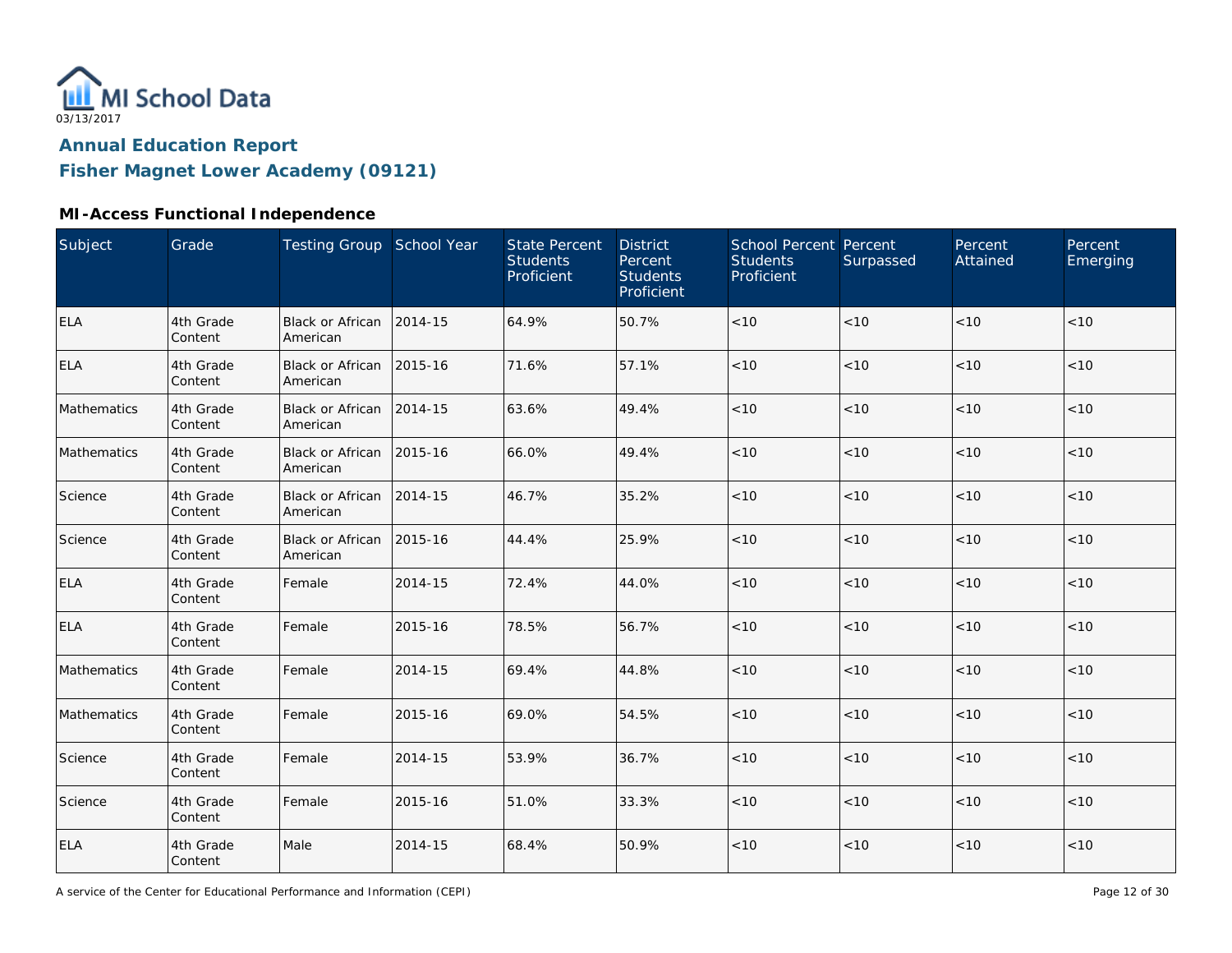

**Fisher Magnet Lower Academy (09121)**

## **MI-Access Functional Independence**

| Subject     | Grade                | Testing Group School Year     |         | <b>State Percent</b><br><b>Students</b><br>Proficient | <b>District</b><br>Percent<br><b>Students</b><br>Proficient | <b>School Percent Percent</b><br><b>Students</b><br>Proficient | Surpassed | Percent<br>Attained | Percent<br>Emerging |
|-------------|----------------------|-------------------------------|---------|-------------------------------------------------------|-------------------------------------------------------------|----------------------------------------------------------------|-----------|---------------------|---------------------|
| <b>ELA</b>  | 4th Grade<br>Content | Male                          | 2015-16 | 78.0%                                                 | 60.8%                                                       | < 10                                                           | <10       | < 10                | < 10                |
| Mathematics | 4th Grade<br>Content | Male                          | 2014-15 | 74.0%                                                 | 52.2%                                                       | < 10                                                           | < 10      | < 10                | < 10                |
| Mathematics | 4th Grade<br>Content | Male                          | 2015-16 | 75.3%                                                 | 48.3%                                                       | < 10                                                           | < 10      | < 10                | < 10                |
| Science     | 4th Grade<br>Content | Male                          | 2014-15 | 61.7%                                                 | 36.2%                                                       | < 10                                                           | < 10      | < 10                | < 10                |
| Science     | 4th Grade<br>Content | Male                          | 2015-16 | 55.9%                                                 | 25.0%                                                       | < 10                                                           | < 10      | < 10                | < 10                |
| ELA         | 4th Grade<br>Content | Economically<br>Disadvantaged | 2014-15 | 69.7%                                                 | 48.6%                                                       | < 10                                                           | < 10      | < 10                | < 10                |
| <b>ELA</b>  | 4th Grade<br>Content | Economically<br>Disadvantaged | 2015-16 | 79.1%                                                 | 55.1%                                                       | < 10                                                           | <10       | < 10                | < 10                |
| Mathematics | 4th Grade<br>Content | Economically<br>Disadvantaged | 2014-15 | 73.3%                                                 | 53.1%                                                       | < 10                                                           | < 10      | < 10                | < 10                |
| Mathematics | 4th Grade<br>Content | Economically<br>Disadvantaged | 2015-16 | 73.3%                                                 | 48.7%                                                       | < 10                                                           | < 10      | < 10                | < 10                |
| Science     | 4th Grade<br>Content | Economically<br>Disadvantaged | 2014-15 | 60.7%                                                 | 37.3%                                                       | < 10                                                           | < 10      | < 10                | < 10                |
| Science     | 4th Grade<br>Content | Economically<br>Disadvantaged | 2015-16 | 55.7%                                                 | 26.3%                                                       | < 10                                                           | < 10      | < 10                | < 10                |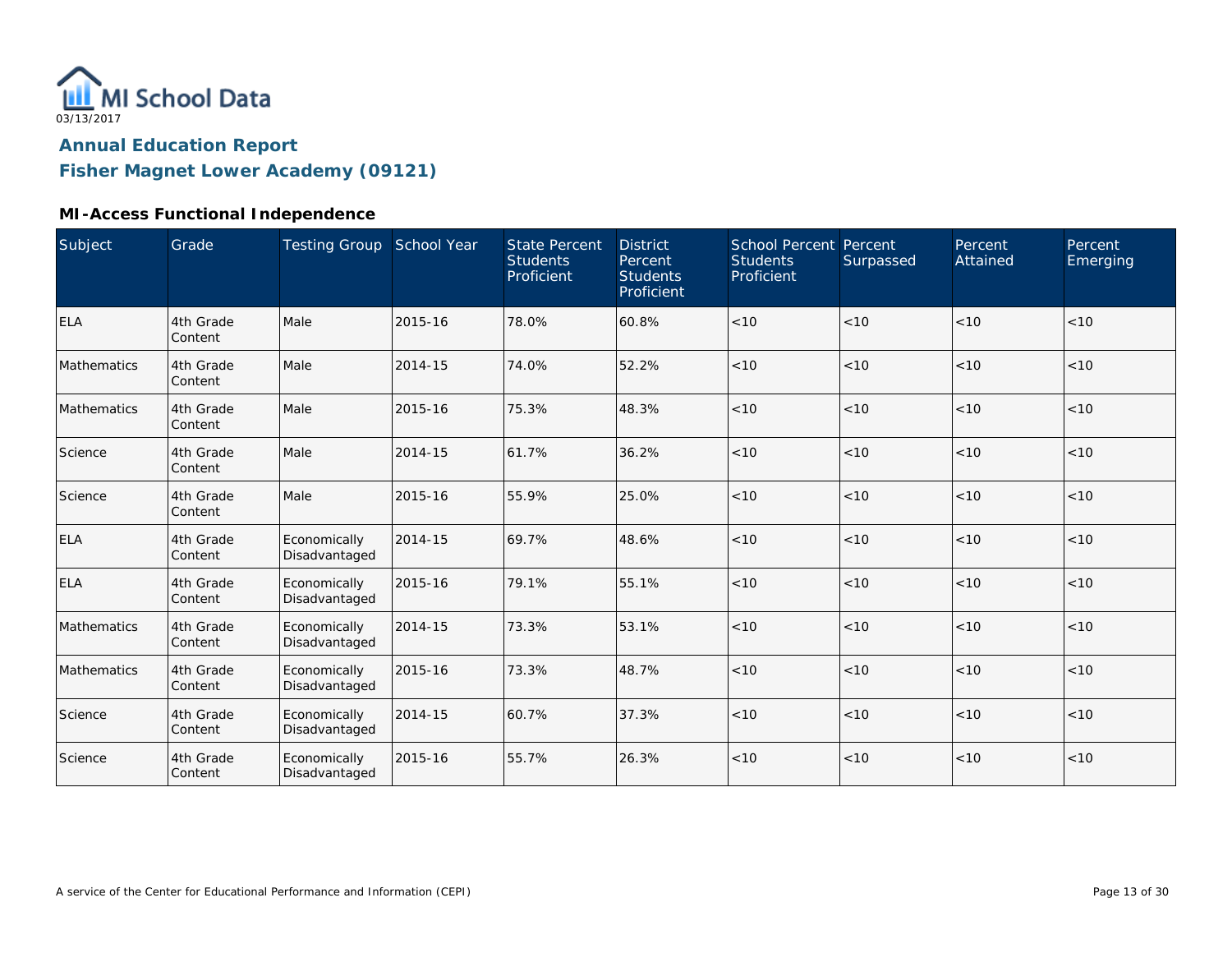

**Fisher Magnet Lower Academy (09121)**

### **MI-Access Supported Independence**

|  | Subject | Grade <sup>1</sup> | Testing Group School Year |  | State Percent<br>Students<br>Proficient | <b>District</b><br>Percent<br>Students<br>Proficient | School Percent Percent<br><b>Students</b><br>Proficient | Surpassed | Percent<br>Attained | Percent<br>Emerging |
|--|---------|--------------------|---------------------------|--|-----------------------------------------|------------------------------------------------------|---------------------------------------------------------|-----------|---------------------|---------------------|
|--|---------|--------------------|---------------------------|--|-----------------------------------------|------------------------------------------------------|---------------------------------------------------------|-----------|---------------------|---------------------|

No Data to Display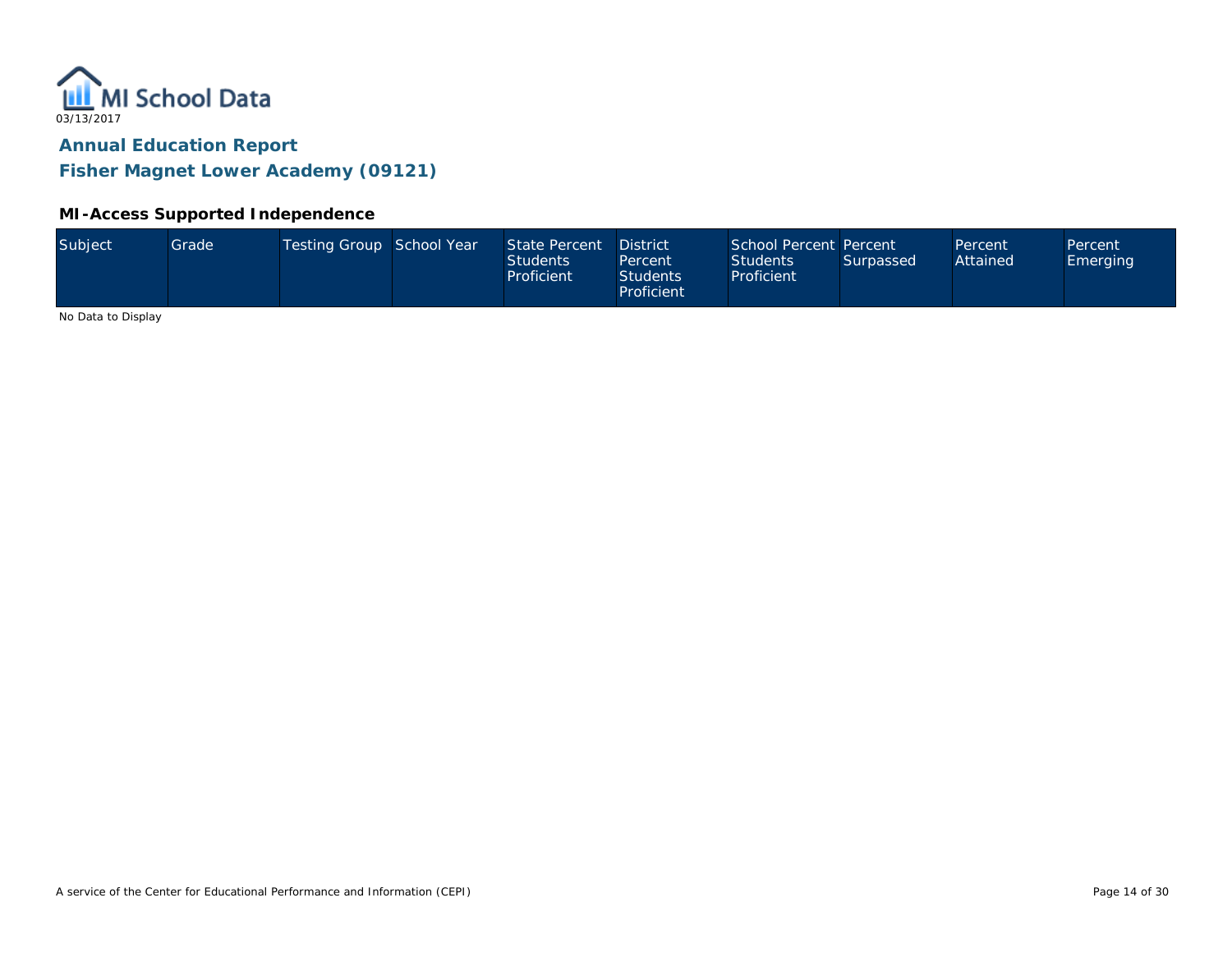

**Fisher Magnet Lower Academy (09121)**

### **MI-Access Participation**

| Subject<br>Testing Group School Year<br>State Percent<br>Grade<br><b>Students</b><br>Proficient | <b>District</b><br>Percent<br>Students<br>Proficient | School Percent Percent<br><b>Students</b><br>Surpassed<br>Proficient | Percent<br>Attained | Percent<br>Emerging |
|-------------------------------------------------------------------------------------------------|------------------------------------------------------|----------------------------------------------------------------------|---------------------|---------------------|
|-------------------------------------------------------------------------------------------------|------------------------------------------------------|----------------------------------------------------------------------|---------------------|---------------------|

No Data to Display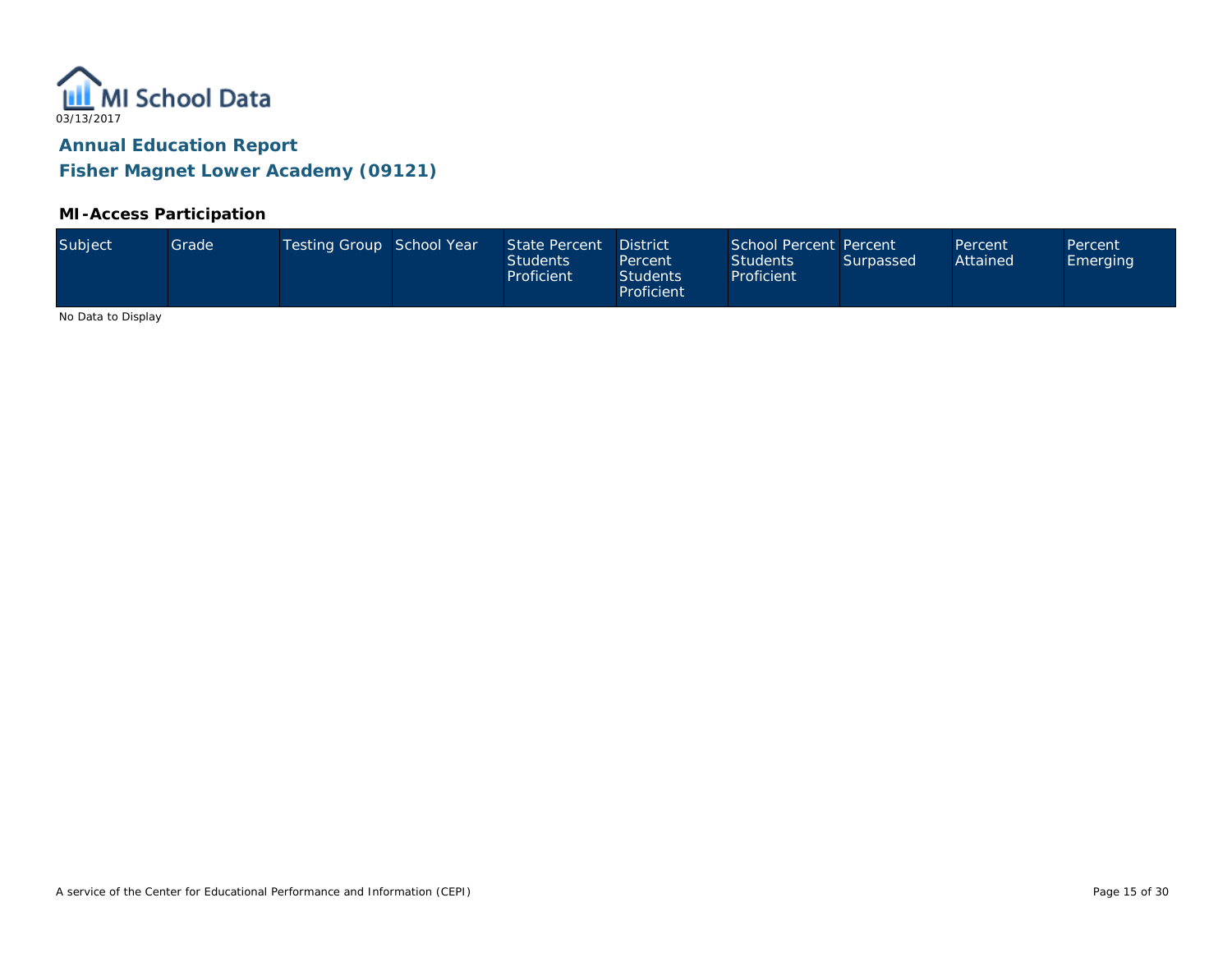

### **Accountability Details Subject Data**

| Testing<br>Group                            | Subject               | State Tested<br>Total | <b>State Percent</b><br>Proficient | <b>District</b><br><b>Tested Total</b> | <b>District</b><br>Percent<br>Proficient* | <b>School Tested School</b><br>Total | Percent<br>Proficient** |
|---------------------------------------------|-----------------------|-----------------------|------------------------------------|----------------------------------------|-------------------------------------------|--------------------------------------|-------------------------|
| <b>All Students</b>                         | <b>ELA</b>            | 98.7%                 | 69.6%                              | 96.0%                                  | 34.9%                                     | 99.5%                                | 29.3%                   |
| All Students                                | Mathematics           | 98.6%                 | 62.1%                              | 95.4%                                  | 28.2%                                     | 98.6%                                | 15.1%                   |
| All Students                                | Science               | 98.1%                 | 50.0%                              | 94.5%                                  | 16.7%                                     | 98.1%                                | 7.3%                    |
| All Students                                | <b>Social Studies</b> | 98.1%                 | 59.3%                              | 94.0%                                  | 26.2%                                     | N/A                                  | N/A                     |
| Bottom 30%                                  | <b>ELA</b>            | N/A                   | 25.1%                              | N/A                                    | 0.8%                                      | N/A                                  | 0.0%                    |
| Bottom 30%                                  | Mathematics           | N/A                   | 19.0%                              | N/A                                    | 1.2%                                      | N/A                                  | 3.9%                    |
| Bottom 30%                                  | Science               | N/A                   | 9.8%                               | N/A                                    | 0.0%                                      | N/A                                  | <30                     |
| Bottom 30%                                  | Social Studies        | N/A                   | 13.3%                              | N/A                                    | 0.0%                                      | N/A                                  | N/A                     |
| American<br>Indian or<br>Alaska Native      | <b>ELA</b>            | 98.4%                 | 63.4%                              | 91.7%                                  | 43.9%                                     | N/A                                  | N/A                     |
| American<br>Indian or<br>Alaska Native      | <b>Mathematics</b>    | 98.4%                 | 55.9%                              | 95.8%                                  | 32.6%                                     | N/A                                  | N/A                     |
| American<br>Indian or<br>Alaska Native      | Science               | 98.0%                 | 46.3%                              | <30                                    | <30                                       | N/A                                  | N/A                     |
| American<br>Indian or<br>Alaska Native      | Social Studies        | 97.3%                 | 54.5%                              | <30                                    | < 30                                      | N/A                                  | N/A                     |
| Asian                                       | <b>ELA</b>            | 99.3%                 | 84.3%                              | 96.8%                                  | 62.6%                                     | < 30                                 | <30                     |
| Asian                                       | <b>Mathematics</b>    | 99.4%                 | 83.7%                              | 98.3%                                  | 59.5%                                     | < 30                                 | <30                     |
| Asian                                       | Science               | 99.3%                 | 65.5%                              | 98.9%                                  | 48.0%                                     | < 30                                 | < 30                    |
| Asian                                       | Social Studies        | 99.3%                 | 76.0%                              | 98.4%                                  | 66.7%                                     | N/A                                  | N/A                     |
| Black or African ELA<br>American            |                       | 97.7%                 | 46.9%                              | 95.7%                                  | 33.4%                                     | 99.5%                                | 29.2%                   |
| Black or African Mathematics<br>American    |                       | 97.4%                 | 37.3%                              | 95.0%                                  | 26.2%                                     | 98.6%                                | 15.4%                   |
| Black or African Science<br>American        |                       | 96.5%                 | 23.9%                              | 94.1%                                  | 15.3%                                     | 98.1%                                | 7.5%                    |
| Black or African Social Studies<br>American |                       | 96.6%                 | 33.6%                              | 93.6%                                  | 24.1%                                     | N/A                                  | N/A                     |
| Hispanic of Any ELA<br>Race                 |                       | 98.8%                 | 60.8%                              | 97.8%                                  | 39.1%                                     | N/A                                  | N/A                     |
| Hispanic of Any<br>Race                     | Mathematics           | 98.8%                 | 51.1%                              | 97.2%                                  | 34.0%                                     | N/A                                  | N/A                     |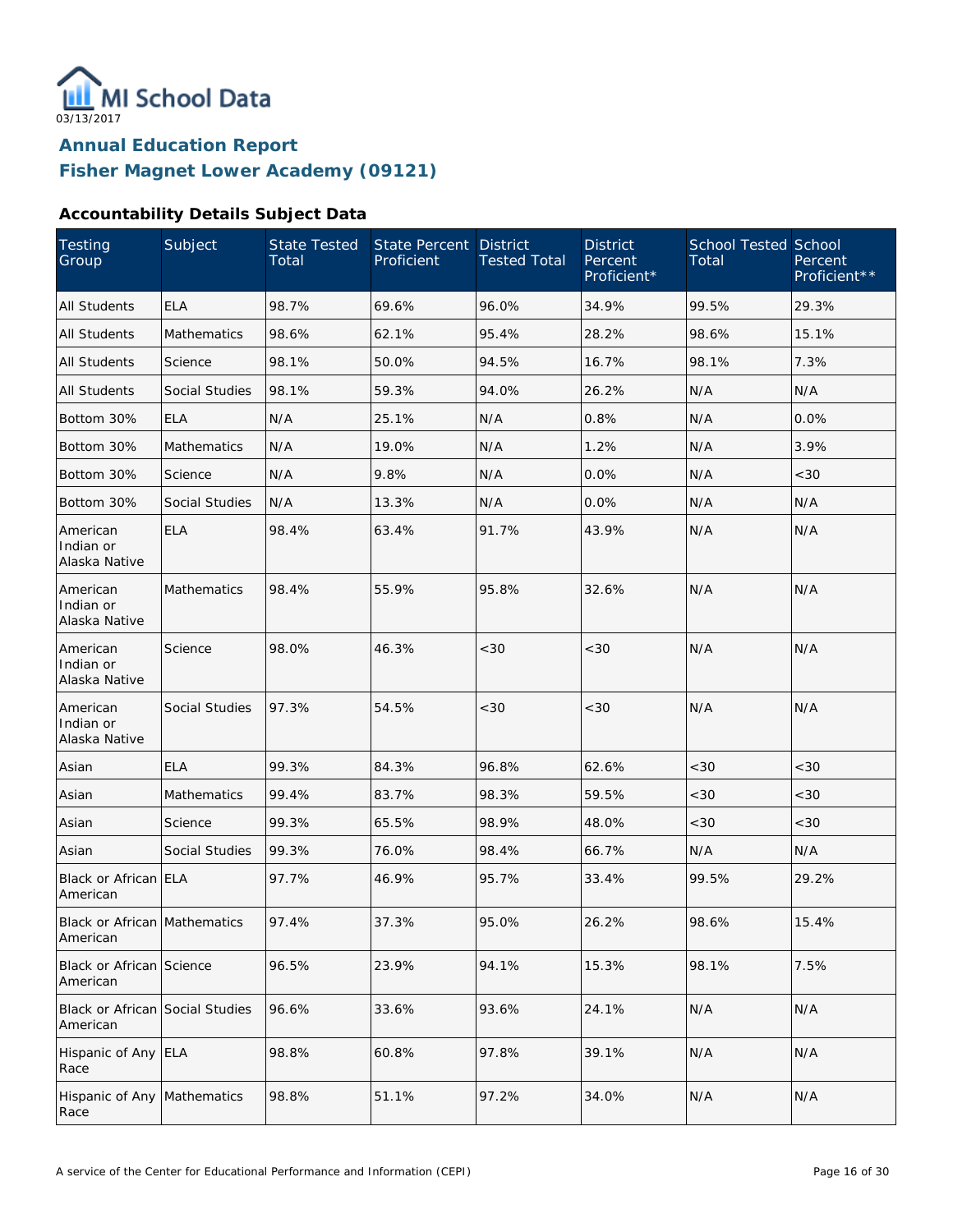

## **Accountability Details Subject Data**

| <b>Testing</b><br>Group                            | Subject        | <b>State Tested</b><br>Total | State Percent<br>Proficient | <b>District</b><br><b>Tested Total</b> | <b>District</b><br>Percent<br>Proficient* | <b>School Tested School</b><br>Total | Percent<br>Proficient** |
|----------------------------------------------------|----------------|------------------------------|-----------------------------|----------------------------------------|-------------------------------------------|--------------------------------------|-------------------------|
| Hispanic of Any Science<br>Race                    |                | 98.1%                        | 36.7%                       | 96.0%                                  | 19.3%                                     | N/A                                  | N/A                     |
| Hispanic of Any Social Studies<br>Race             |                | 98.0%                        | 47.7%                       | 96.0%                                  | 31.3%                                     | N/A                                  | N/A                     |
| Native<br>Hawaiian or<br>Other Pacific<br>Islander | <b>ELA</b>     | 99.5%                        | 72.4%                       | <30                                    | < 30                                      | N/A                                  | N/A                     |
| Native<br>Hawaiian or<br>Other Pacific<br>Islander | Mathematics    | 99.7%                        | 65.9%                       | <30                                    | < 30                                      | N/A                                  | N/A                     |
| Native<br>Hawaiian or<br>Other Pacific<br>Islander | Science        | 99.7%                        | 59.6%                       | <30                                    | < 30                                      | N/A                                  | N/A                     |
| Native<br>Hawaiian or<br>Other Pacific<br>Islander | Social Studies | 99.6%                        | 65.7%                       | <30                                    | < 30                                      | N/A                                  | N/A                     |
| Two or More<br>Races                               | <b>ELA</b>     | 98.9%                        | 67.8%                       | 100.0%                                 | 29.1%                                     | N/A                                  | N/A                     |
| Two or More<br>Races                               | Mathematics    | 98.7%                        | 59.2%                       | 95.1%                                  | 15.1%                                     | N/A                                  | N/A                     |
| Two or More<br>Races                               | Science        | 98.5%                        | 45.2%                       | <30                                    | < 30                                      | N/A                                  | N/A                     |
| Two or More<br>Races                               | Social Studies | 98.5%                        | 57.3%                       | <30                                    | < 30                                      | N/A                                  | N/A                     |
| White                                              | <b>ELA</b>     | 99.0%                        | 75.6%                       | 92.9%                                  | 37.0%                                     | <30                                  | <30                     |
| White                                              | Mathematics    | 98.9%                        | 68.4%                       | 95.5%                                  | 32.3%                                     | <30                                  | $<30$                   |
| White                                              | Science        | 98.6%                        | 57.1%                       | 93.3%                                  | 21.5%                                     | <30                                  | $<30$                   |
| White                                              | Social Studies | 98.5%                        | 65.8%                       | 92.5%                                  | 30.2%                                     | N/A                                  | N/A                     |
| Economically<br>Disadvantaged                      | <b>ELA</b>     | 98.3%                        | 56.8%                       | 96.0%                                  | 32.6%                                     | 99.5%                                | 29.5%                   |
| Economically<br>Disadvantaged                      | Mathematics    | 98.2%                        | 48.5%                       | 95.3%                                  | 26.6%                                     | 98.6%                                | 15.2%                   |
| Economically<br>Disadvantaged                      | Science        | 97.5%                        | 35.0%                       | 94.4%                                  | 15.8%                                     | 98.1%                                | 7.3%                    |
| Economically<br>Disadvantaged                      | Social Studies | 97.5%                        | 43.9%                       | 94.1%                                  | 24.0%                                     | N/A                                  | N/A                     |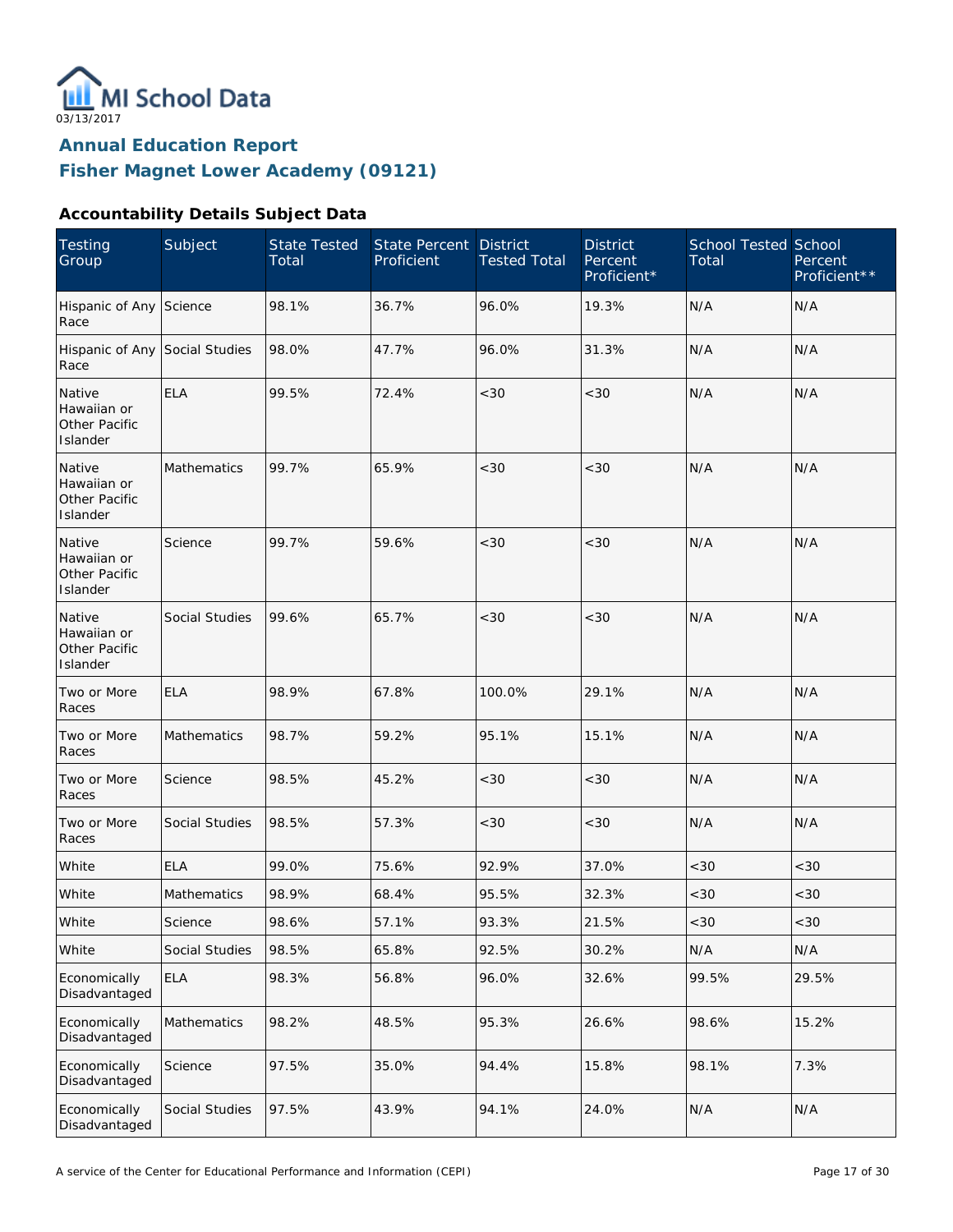

## **Accountability Details Subject Data**

| Testing<br>Group                            | Subject            | <b>State Tested</b><br>Total | <b>State Percent</b><br>Proficient | <b>District</b><br><b>Tested Total</b> | <b>District</b><br>Percent<br>Proficient* | <b>School Tested School</b><br>Total | Percent<br>Proficient <sup>**</sup> |
|---------------------------------------------|--------------------|------------------------------|------------------------------------|----------------------------------------|-------------------------------------------|--------------------------------------|-------------------------------------|
| English<br>Language<br>Learners             | <b>ELA</b>         | 98.8%                        | 49.5%                              | 97.8%                                  | 34.3%                                     | < 30                                 | <30                                 |
| English<br>Language<br>Learners             | <b>Mathematics</b> | 99.0%                        | 48.4%                              | 97.0%                                  | 32.2%                                     | < 30                                 | < 30                                |
| English<br>Language<br>Learners             | Science            | 98.5%                        | 22.0%                              | 95.8%                                  | 15.5%                                     | <30                                  | <30                                 |
| English<br>Language<br>Learners             | Social Studies     | 98.2%                        | 30.9%                              | 95.9%                                  | 25.0%                                     | N/A                                  | N/A                                 |
| <b>Students With</b><br><b>Disabilities</b> | <b>ELA</b>         | 97.2%                        | 40.1%                              | 92.4%                                  | 18.7%                                     | 97.3%                                | 6.5%                                |
| <b>Students With</b><br><b>Disabilities</b> | <b>Mathematics</b> | 97.1%                        | 36.5%                              | 90.7%                                  | 18.8%                                     | 97.3%                                | 3.2%                                |
| <b>Students With</b><br><b>Disabilities</b> | Science            | 97.0%                        | 26.5%                              | 92.6%                                  | 11.0%                                     | < 30                                 | <30                                 |
| <b>Students With</b><br><b>Disabilities</b> | Social Studies     | 96.6%                        | 30.8%                              | 90.7%                                  | 12.2%                                     | N/A                                  | N/A                                 |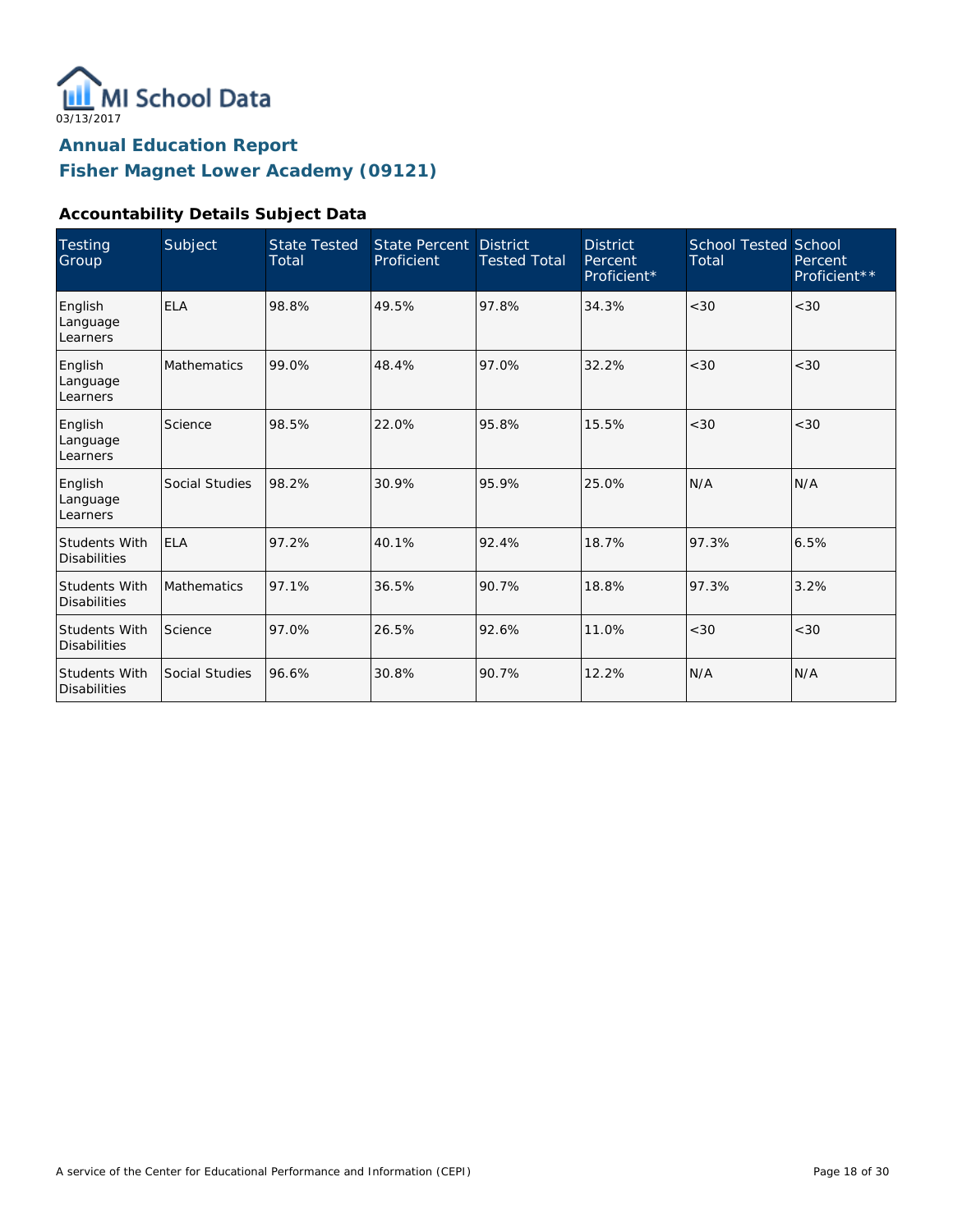

## **Accountability Details Graduation Data**

| Student Group                                        | Statewide | <b>District</b> | School |
|------------------------------------------------------|-----------|-----------------|--------|
| All Students                                         | 79.65%    | N/A             | N/A    |
| American Indian or Alaska<br>Native                  | 66.57%    | N/A             | N/A    |
| Asian                                                | 90.20%    | N/A             | N/A    |
| Black or African American                            | 67.36%    | N/A             | N/A    |
| Hispanic of Any Race                                 | 72.60%    | N/A             | N/A    |
| Native Hawaiian or Other Pacific 177.68%<br>Islander |           | N/A             | N/A    |
| Two or More Races                                    | 73.67%    | N/A             | N/A    |
| White                                                | 83.38%    | N/A             | N/A    |
| Female                                               | 83.46%    | N/A             | N/A    |
| Male                                                 | 76.04%    | N/A             | N/A    |
| Economically Disadvantaged                           | 67.10%    | N/A             | N/A    |
| English Language Learners                            | 72.11%    | N/A             | N/A    |
| <b>Students With Disabilities</b>                    | 55.35%    | N/A             | N/A    |
| Bottom 30%                                           | N/A       | N/A             | N/A    |

*\* All data based on students enrolled for a full academic year.*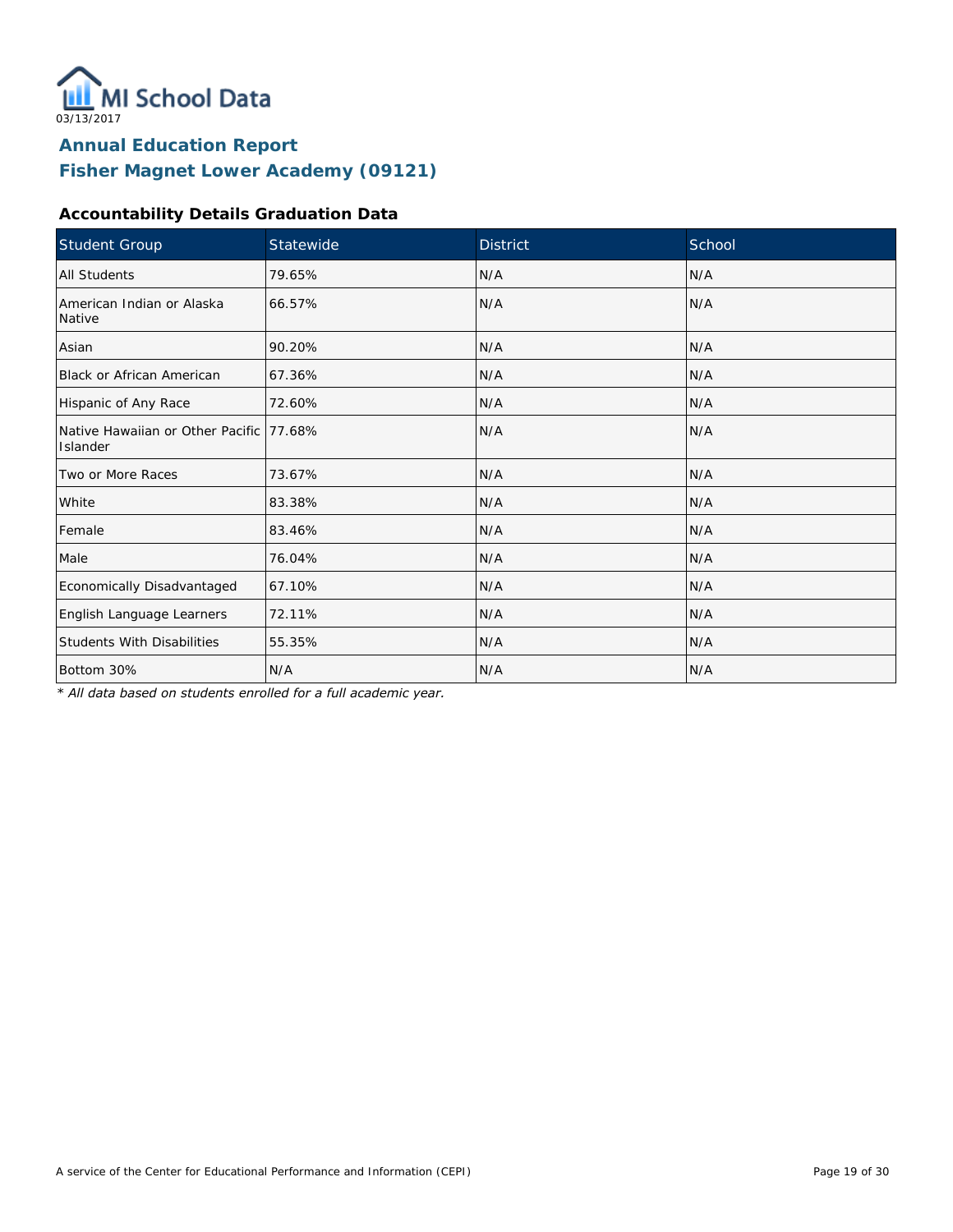

**Fisher Magnet Lower Academy (09121)**

### **Accountability Details Attendance Data**

| Student Group | Statewide | <b>District</b> | School <sup>1</sup> |
|---------------|-----------|-----------------|---------------------|
| All Students  | 94.32%    | 87.02%          | 84.30%              |

*\* All data based on students enrolled for a full academic year.*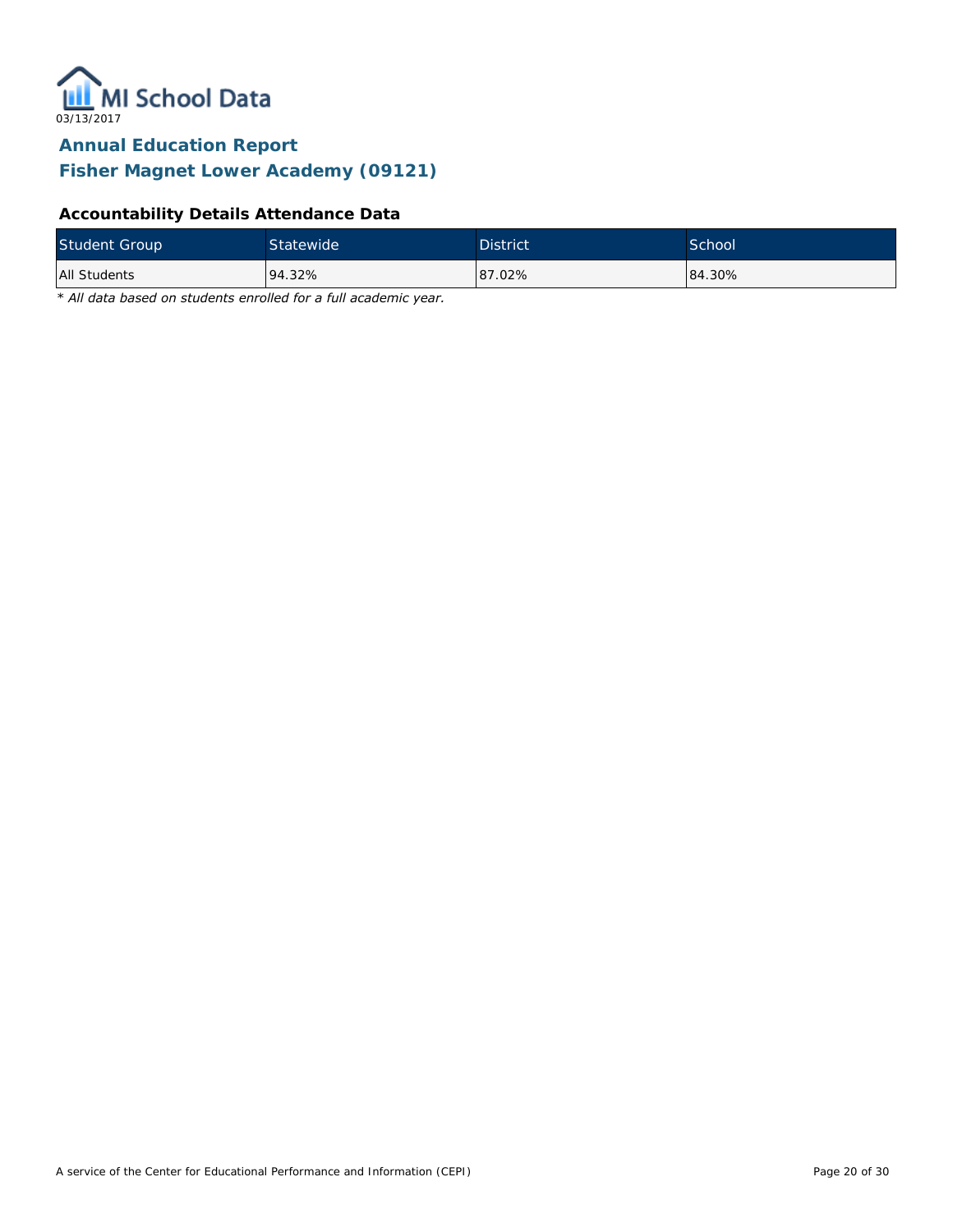

**Fisher Magnet Lower Academy (09121)**

### **Accountability Status District Data**

| <b>District</b><br><b>Name</b> | <b>ELA Status</b> | <b>ELA Score</b> | Math Status Math Score |  | Science<br><b>Status</b> | Science<br>Score | Social<br><b>Studies</b><br><b>Status</b> | Social<br>Studies <sup>1</sup><br>Score | Overall <sup>1</sup><br><b>Status</b> | Overall Score |
|--------------------------------|-------------------|------------------|------------------------|--|--------------------------|------------------|-------------------------------------------|-----------------------------------------|---------------------------------------|---------------|
|--------------------------------|-------------------|------------------|------------------------|--|--------------------------|------------------|-------------------------------------------|-----------------------------------------|---------------------------------------|---------------|

No Data to Display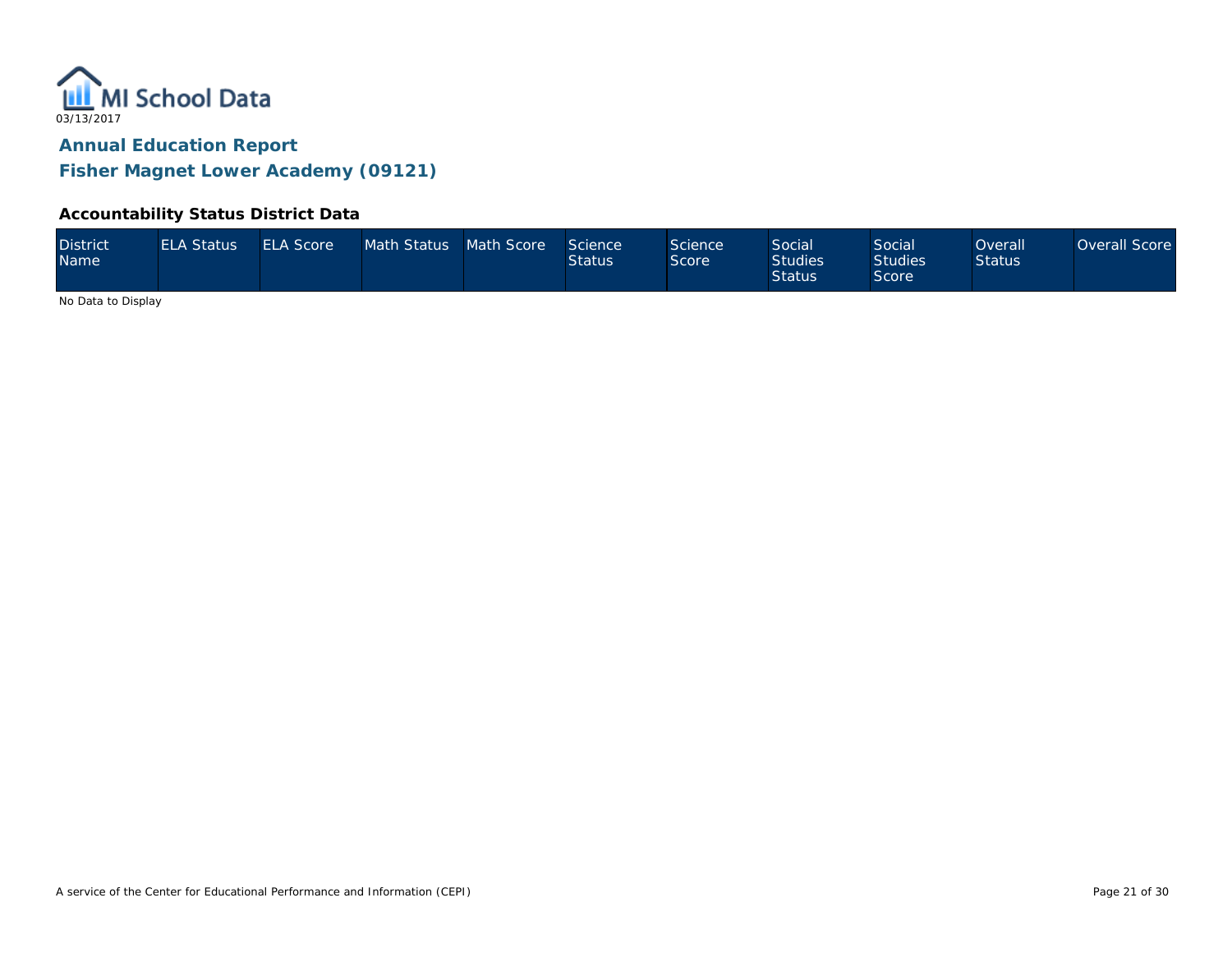

**Fisher Magnet Lower Academy (09121)**

### **Accountability Status School Data**

| School Name ELA Status            |               | <b>ELA Score</b> | Math Status | Math Score | <b>Science</b><br><b>Status</b> | <b>Science</b><br>Score | Social<br><b>Studies</b><br><b>Status</b> | Social<br><b>Studies</b><br>Score | Overall<br><b>Status</b> | Overall Score |
|-----------------------------------|---------------|------------------|-------------|------------|---------------------------------|-------------------------|-------------------------------------------|-----------------------------------|--------------------------|---------------|
| Fisher Magnet<br>Lower<br>Academy | <b>S</b> reen |                  | l Green     |            | <b>Red</b>                      |                         |                                           |                                   | Red                      |               |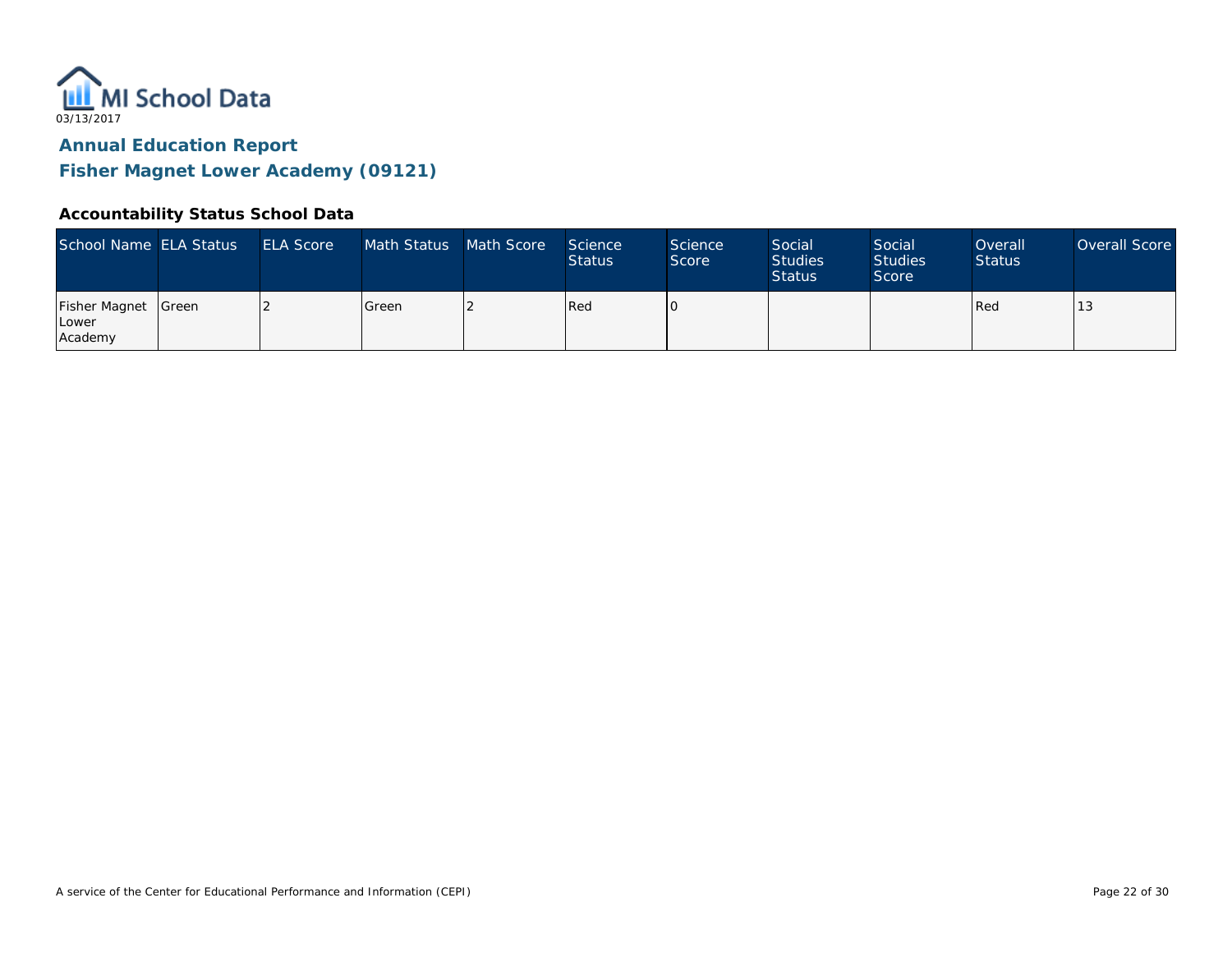

## **Fisher Magnet Lower Academy (09121)**

#### **Teacher Quality - Qualification**

|                                                                                                              | Other | B.A. | MA. | P.H.D. |
|--------------------------------------------------------------------------------------------------------------|-------|------|-----|--------|
| Professional<br>Qualifications of All Public<br>Elementary and<br>Secondary School<br>Teachers in the School |       | 15   | 29  |        |

*Professional Qualifications are defined by the State and may include information such as the degrees of public school teachers (e.g., percentage of teachers with Bachelors Degrees or Masters Degrees) or the percentage of fully certified teachers*

#### **Teacher Quality - Class**

|                                                                                                                                        | School Aggregate | <b>High-Poverty Schools</b> | Low-Poverty Schools |
|----------------------------------------------------------------------------------------------------------------------------------------|------------------|-----------------------------|---------------------|
| Percentage of Core Academic<br>Subject Elementary and<br>Secondary School Classes not<br>Taught by Highly Qualified<br><b>Teachers</b> | $0.0\%$          | $0.0\%$                     | IN/A                |

#### **Teacher Quality - Provisional**

|                                                                                                                    | Certification Percent |
|--------------------------------------------------------------------------------------------------------------------|-----------------------|
| Percentage of Public Elementary and Secondary School Teachers   0.0%<br>in the School with Emergency Certification |                       |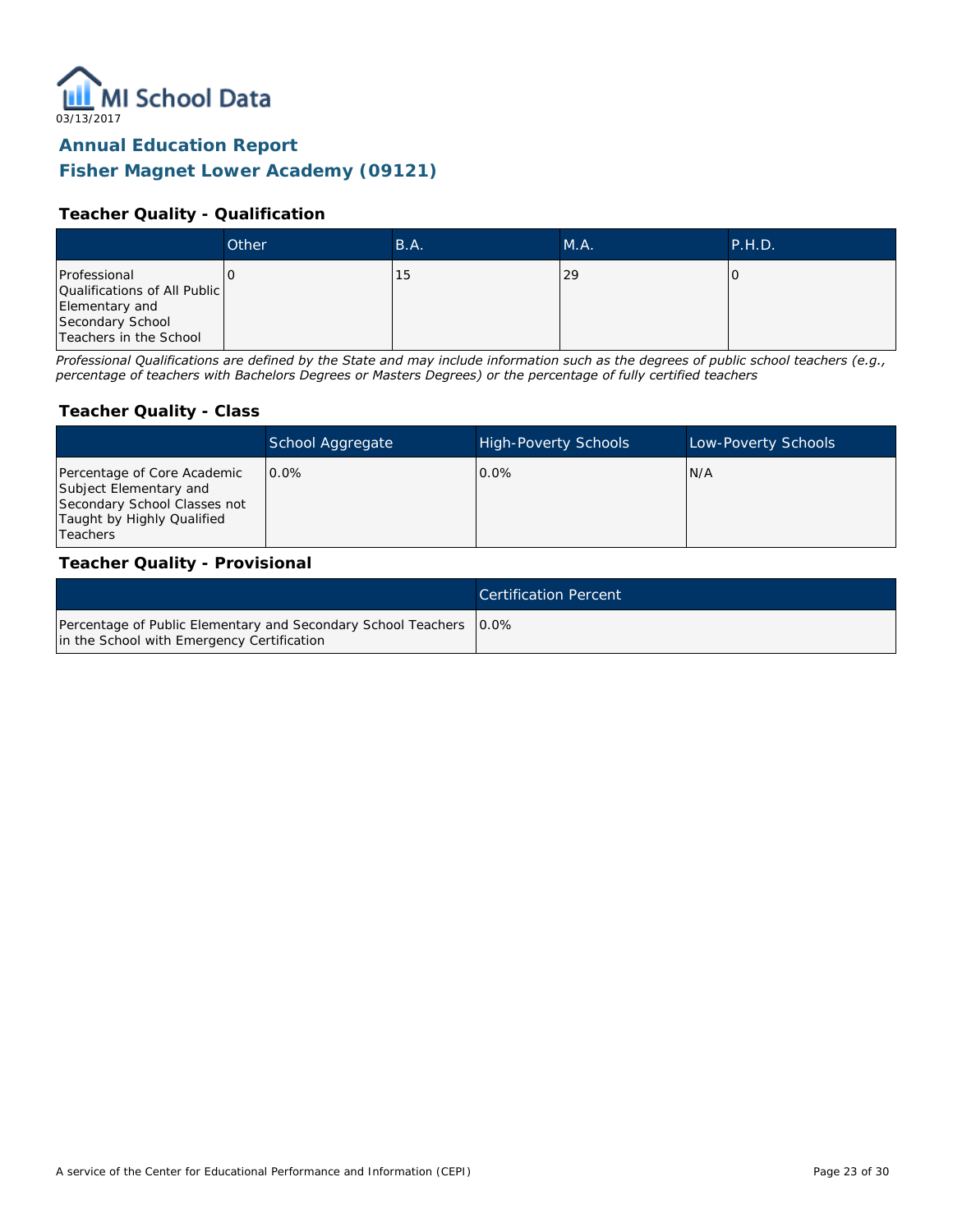

### **NAEP Grade 4 Math**

|                                                                                                                                                                                                    | Percent of<br><b>Students</b> | Percent below<br><b>Basic</b>                                  | Percent Basic                                         | Percent Proficient                                             | Percent Advanced                                   |
|----------------------------------------------------------------------------------------------------------------------------------------------------------------------------------------------------|-------------------------------|----------------------------------------------------------------|-------------------------------------------------------|----------------------------------------------------------------|----------------------------------------------------|
| <b>All Students</b>                                                                                                                                                                                | 100                           | 23                                                             | 77                                                    | 34                                                             | 5                                                  |
| Male<br>Female                                                                                                                                                                                     | 51<br>49                      | 22<br>23                                                       | 78<br>77                                              | 36<br>32                                                       | 6<br>4                                             |
| National Lunch<br>Program Eligibility<br>Eligible<br>Not Eligible<br>Info not available                                                                                                            | 47<br>53<br>#                 | 36<br>10<br>$\ddagger$                                         | 64<br>90<br>$\ddagger$                                | 17<br>49<br>$\ddagger$                                         | 9<br>$\ddagger$                                    |
| Race/Ethnicity<br>White<br><b>Black or African</b><br>American<br>Hispanic<br>Asian<br>American Indian or<br>Alaska Native<br>Native Hawaiian or<br>Other Pacific<br>Islander<br>Two or More Races | 72<br>15<br>6<br>4<br>#<br>3  | 15<br>53<br>38<br>11<br>$\ddagger$<br>$\ddagger$<br>$\ddagger$ | 85<br>47<br>62<br>89<br>ŧ<br>$\ddagger$<br>$\ddagger$ | 39<br>10<br>21<br>58<br>$\ddagger$<br>$\ddagger$<br>$\ddagger$ | 5<br>#<br>3<br>19<br>$\ddagger$<br>$\ddagger$<br>‡ |
| Student classified as<br>having a disability<br><b>SD</b><br>Not SD                                                                                                                                | 12<br>88                      | 47<br>19                                                       | 53<br>81                                              | 14<br>37                                                       | 5                                                  |
| Student is an English<br>Language Learner<br>ELL<br>Not ELL                                                                                                                                        | 5<br>95                       | 42<br>22                                                       | 58<br>78                                              | 16<br>35                                                       | 5                                                  |

*‡ Reporting Standards not met. Note: Observed differences are not necessarily statistically significant. Detail may not sum to total because of rounding. SOURCE: U.S. Department of Education. Institute for Education Sciences. National Center for Education Statistics. National Assessment of Educational Progress (NAEP) 2015 Mathematics Achievement.*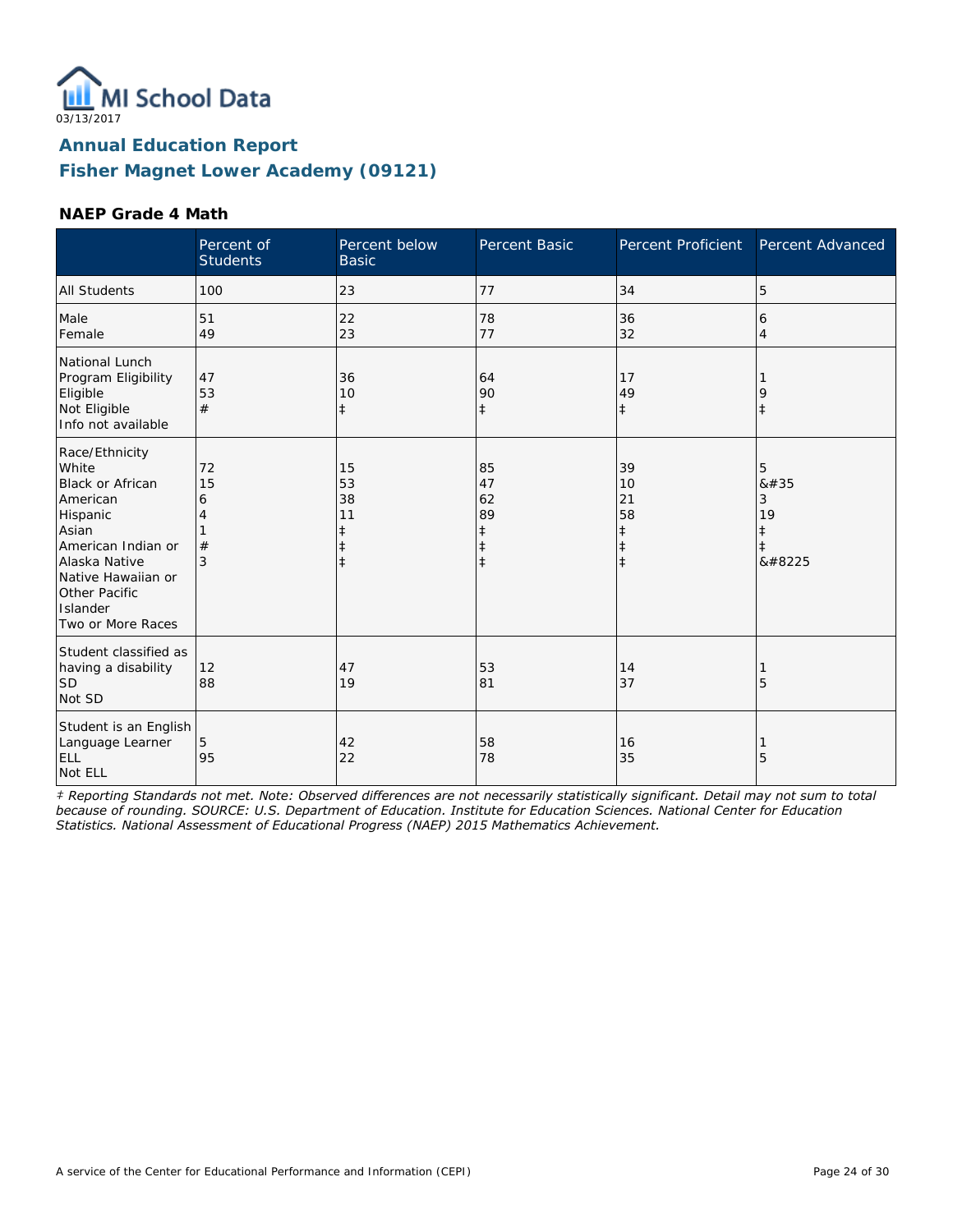

### **NAEP Grade 8 Math**

|                                                                                                                                                                                                    | Percent of<br><b>Students</b>             | Percent below<br><b>Basic</b>                         | Percent Basic                                         | Percent Proficient                     | Percent Advanced               |
|----------------------------------------------------------------------------------------------------------------------------------------------------------------------------------------------------|-------------------------------------------|-------------------------------------------------------|-------------------------------------------------------|----------------------------------------|--------------------------------|
| <b>All Students</b>                                                                                                                                                                                | 100                                       | 32                                                    | 39                                                    | 22                                     | 7                              |
| Male<br>Female                                                                                                                                                                                     | 51<br>49                                  | 31<br>34                                              | 39<br>39                                              | 23<br>21                               | 6                              |
| National Lunch<br>Program Eligibility<br>Eligible<br>Not Eligible<br>Info not available                                                                                                            | 45<br>55<br>#                             | 48<br>19<br>$\ddagger$                                | 39<br>40<br>$\ddagger$                                | 12<br>30<br>$\ddagger$                 | 2<br>11<br>$\ddagger$          |
| Race/Ethnicity<br>White<br><b>Black or African</b><br>American<br>Hispanic<br>Asian<br>American Indian or<br>Alaska Native<br>Native Hawaiian or<br>Other Pacific<br>Islander<br>Two or More Races | 69<br>20<br>4<br>3<br>#<br>$\overline{2}$ | 23<br>66<br>38<br>11<br>ŧ<br>$\ddagger$<br>$\ddagger$ | 43<br>29<br>44<br>18<br>ŧ<br>$\ddagger$<br>$\ddagger$ | 26<br>5<br>15<br>39<br>ŧ<br>$\ddagger$ | #<br>$\overline{4}$<br>32<br>ŧ |
| Student classified as<br>having a disability<br><b>SD</b><br>Not SD                                                                                                                                | 11<br>89                                  | 77<br>27                                              | 19<br>41                                              | 3<br>24                                | $^{\#}$<br>7                   |
| Student is an English<br>Language Learner<br>ELL<br>Not ELL                                                                                                                                        | 3<br>97                                   | 54<br>32                                              | 33<br>39                                              | 11<br>22                               | 2<br>$\overline{7}$            |

*‡ Reporting Standards not met. NOTE: Observed differences are not necessarily statistically significant. Detail may not sum to total because of rounding. SOURCE: U.S. Department of Education. Institute for Education Sciences. National Center for Education Statistics. National Assessment of Educational Progress (NAEP) 2015 Mathematics Achievement.*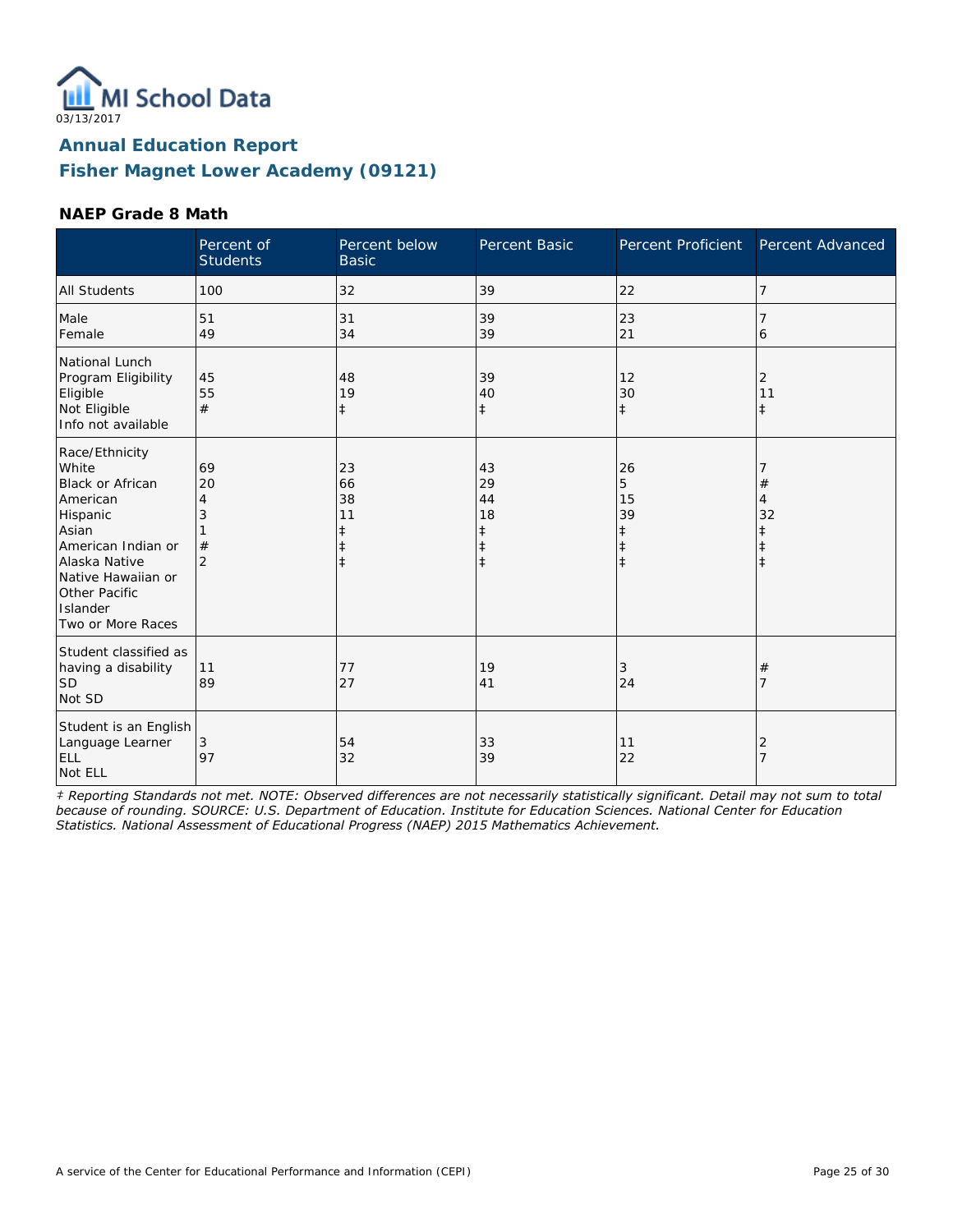

### **NAEP Grade 12 Math**

|                                                                                                                                                                                                    | Percent of<br><b>Students</b>        | Percent below<br><b>Basic</b>                 | Percent Basic                                           | Percent Proficient                                          | Percent Advanced                               |
|----------------------------------------------------------------------------------------------------------------------------------------------------------------------------------------------------|--------------------------------------|-----------------------------------------------|---------------------------------------------------------|-------------------------------------------------------------|------------------------------------------------|
| <b>All Students</b>                                                                                                                                                                                | 100                                  | 34                                            | 41                                                      | 23                                                          | $\overline{2}$                                 |
| Male<br>Female                                                                                                                                                                                     | 51<br>49                             | 32<br>35                                      | 41<br>42                                                | 26<br>22                                                    |                                                |
| National Lunch<br>Program Eligibility<br>Eligible<br>Not Eligible<br>Info not available                                                                                                            | 35<br>64<br>$\Omega$                 | 54<br>22<br>$\overline{O}$                    | 37<br>44<br>$\overline{O}$                              | 9<br>32<br>$\mathbf{O}$                                     | 0<br>$\overline{2}$<br>$\overline{O}$          |
| Race/Ethnicity<br>White<br><b>Black or African</b><br>American<br>Hispanic<br>Asian<br>American Indian or<br>Alaska Native<br>Native Hawaiian or<br>Other Pacific<br>Islander<br>Two or More Races | 76<br>14<br>5<br>3<br>$\overline{O}$ | 26<br>68<br>58<br>26<br>$\mathbf 0$<br>0<br>0 | 42<br>27<br>33<br>32<br>0<br>$\mathbf 0$<br>$\mathbf 0$ | 30<br>5<br>9<br>35<br>$\overline{O}$<br>0<br>$\overline{O}$ | 2<br>$\overline{O}$<br>0<br>Ω<br>0<br>$\Omega$ |
| Student classified as<br>having a disability<br><b>SD</b><br>Not SD                                                                                                                                | 9<br>91                              | 78<br>30                                      | 19<br>43                                                | 3<br>25                                                     | 0<br>$\overline{2}$                            |
| Student is an English<br>Language Learner<br><b>ELL</b><br>Not ELL                                                                                                                                 | 2<br>98                              | 0<br>33                                       | 0<br>41                                                 | 0<br>24                                                     | 0<br>$\overline{2}$                            |

*‡ Reporting Standards not met. NOTE: Observed differences are not necessarily statistically significant. Detail may not sum to total because of rounding. SOURCE: U.S. Department of Education. Institute for Education Sciences. National Center for Education Statistics. National Assessment of Educational Progress (NAEP) 2015 Mathematics Achievement.*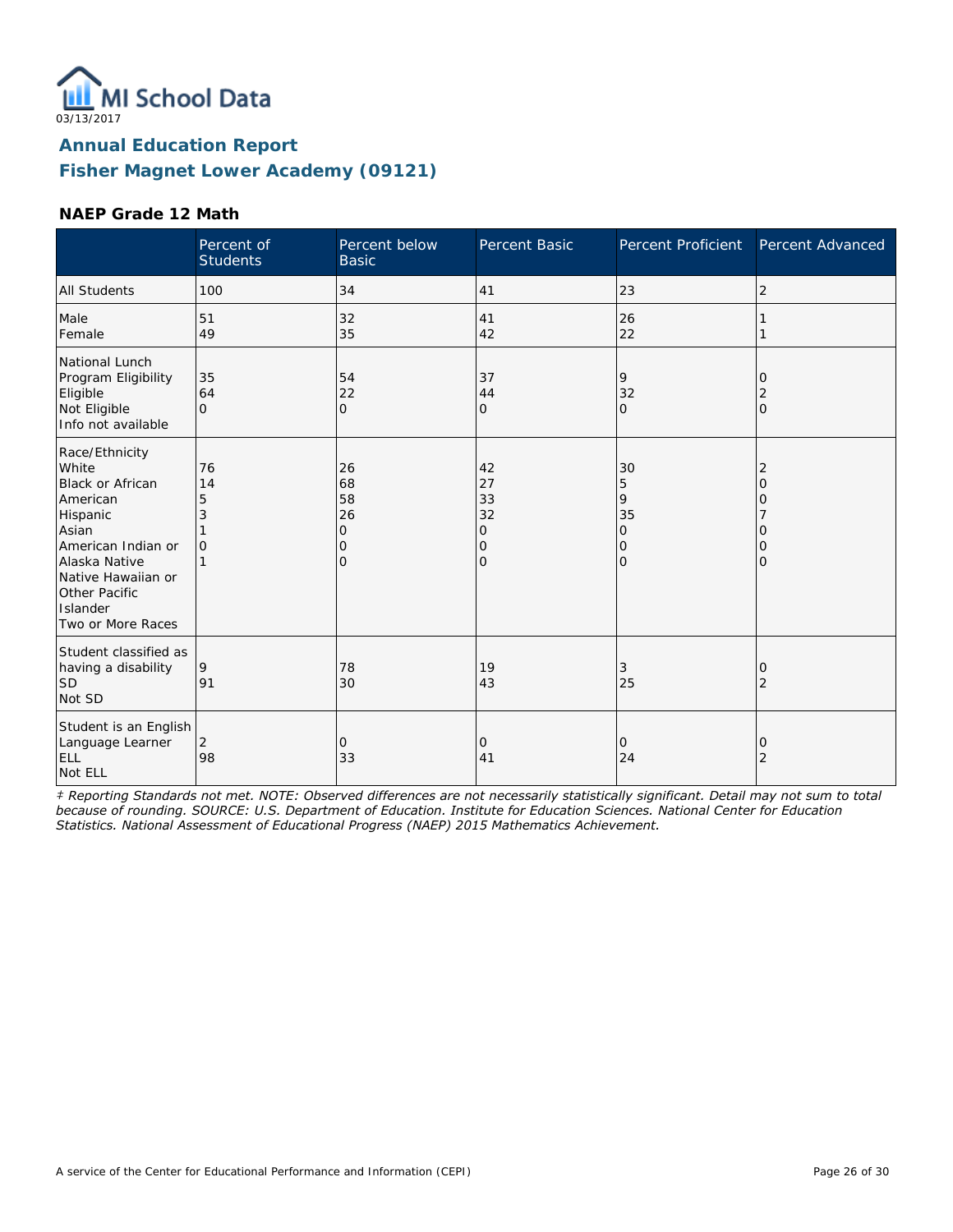

### **NAEP Grade 4 Reading**

|                                                                                                                                                                                                    | Percent of<br><b>Students</b> | Percent below<br><b>Basic</b>                 | Percent Basic                                          | <b>Percent Proficient</b>                    | Percent Advanced                |
|----------------------------------------------------------------------------------------------------------------------------------------------------------------------------------------------------|-------------------------------|-----------------------------------------------|--------------------------------------------------------|----------------------------------------------|---------------------------------|
| <b>All Students</b>                                                                                                                                                                                | 100                           | 37                                            | 63                                                     | 29                                           | 5                               |
| Male<br>Female                                                                                                                                                                                     | 50<br>50                      | 39<br>34                                      | 61<br>66                                               | 26<br>31                                     | 5<br>6                          |
| National Lunch<br>Program Eligibility<br>Eligible<br>Not Eligible<br>Info not available                                                                                                            | 48<br>52<br>#                 | 50<br>24<br>$\ddagger$                        | 50<br>76<br>$\ddagger$                                 | 16<br>40<br>$\ddagger$                       | 8                               |
| Race/Ethnicity<br>White<br><b>Black or African</b><br>American<br>Hispanic<br>Asian<br>American Indian or<br>Alaska Native<br>Native Hawaiian or<br>Other Pacific<br>Islander<br>Two or More Races | 72<br>14<br>6<br>4<br>#<br>3  | 32<br>66<br>49<br>16<br>ŧ<br>$\ddagger$<br>30 | 68<br>34<br>51<br>84<br>$\ddagger$<br>$\ddagger$<br>70 | 32<br>9<br>17<br>49<br>‡<br>$\ddagger$<br>37 | 6<br>15<br>ŧ<br>$\ddagger$<br>8 |
| Student classified as<br>having a disability<br><b>SD</b><br>Not SD                                                                                                                                | 12<br>88                      | 76<br>32                                      | 24<br>68                                               | 7<br>31                                      | #<br>6                          |
| Student is an English<br>Language Learner<br>ELL<br>Not ELL                                                                                                                                        | 4<br>96                       | 52<br>36                                      | 48<br>64                                               | 16<br>29                                     | 2<br>5                          |

*# Rounds to zero*

*‡ Reporting Standards not met. NOTE: Observed differences are not necessarily statistically significant. Detail may not sum to total because of rounding. SOURCE: U.S. Department of Education, Institute of Education Sciences, National Center for Education Statistics, National Assessment of Educational Progress (NAEP), 2015 Reading Assessment.*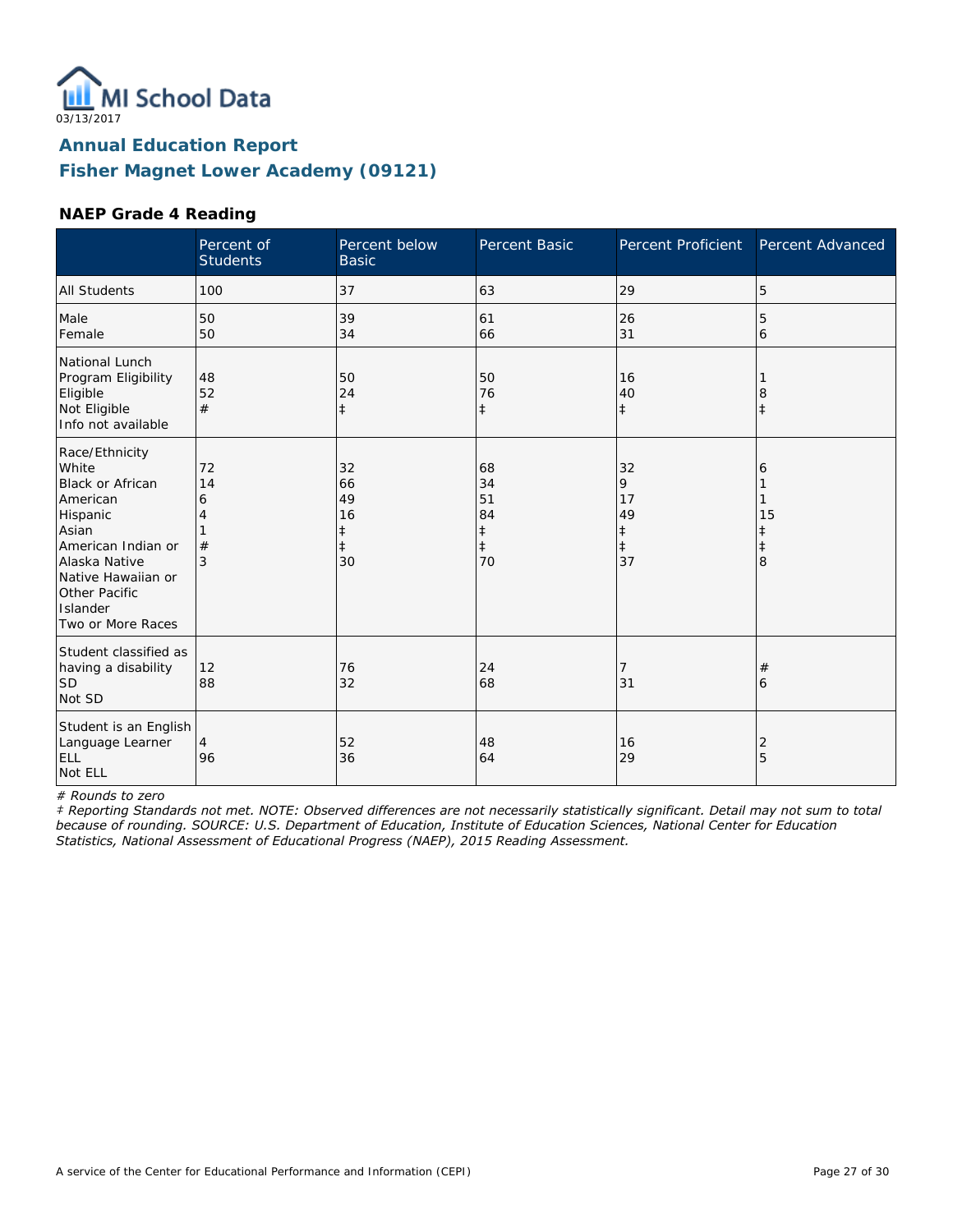

### **NAEP Grade 8 Reading**

|                                                                                                                                                                                          | Percent of<br><b>Students</b>        | Percent below<br><b>Basic</b>                    | Percent Basic                                    | Percent Proficient                              | Percent Advanced                        |
|------------------------------------------------------------------------------------------------------------------------------------------------------------------------------------------|--------------------------------------|--------------------------------------------------|--------------------------------------------------|-------------------------------------------------|-----------------------------------------|
| <b>All Students</b>                                                                                                                                                                      | 100                                  | 24                                               | 44                                               | 29                                              | 3                                       |
| Male<br>Female                                                                                                                                                                           | 51<br>49                             | 29<br>20                                         | 45<br>42                                         | 25<br>34                                        | 2<br>$\overline{4}$                     |
| National Lunch<br>Program Eligibility<br>Eligible<br>Not Eligible<br>Info not available                                                                                                  | 45<br>55<br>#                        | 37<br>14<br>$\ddagger$                           | 45<br>43<br>$\ddagger$                           | 17<br>39<br>$\ddagger$                          | $\ddagger$                              |
| Race/Ethnicity<br>White<br><b>Black or Afican</b><br>American<br>Hispanic<br>Asian/Native<br>Hawaiian or Pacific<br>Islander<br>American Indian or<br>Alaska Native<br>Two or More Races | 69<br>20<br>4<br>3<br>$\overline{2}$ | 18<br>47<br>27<br>13<br>$\ddagger$<br>$\ddagger$ | 44<br>44<br>41<br>35<br>$\ddagger$<br>$\ddagger$ | 34<br>9<br>29<br>41<br>$\ddagger$<br>$\ddagger$ | 3<br>8#35<br>3<br>10<br>ŧ<br>$\ddagger$ |
| Student classified as<br>having a disability<br>lsd<br>Not SD                                                                                                                            | 10<br>90                             | 64<br>20                                         | 30<br>45                                         | 5<br>32                                         | #<br>3                                  |
| Student is an English<br>Language Learner<br>ELL<br>Not ELL                                                                                                                              | 3<br>97                              | 57<br>23                                         | 37<br>44                                         | 6<br>30                                         | $^{\#}$<br>3                            |

*# Rounds to zero*

*‡ Reporting Standards not met. NOTE: Observed differences are not necessarily statistically significant. Detail may not sum to total because of rounding. SOURCE: U.S. Department of Education, Institute of Education Sciences, National Center for Education Statistics, National Assessment of Educational Progress (NAEP), 2015 Reading Assessment.*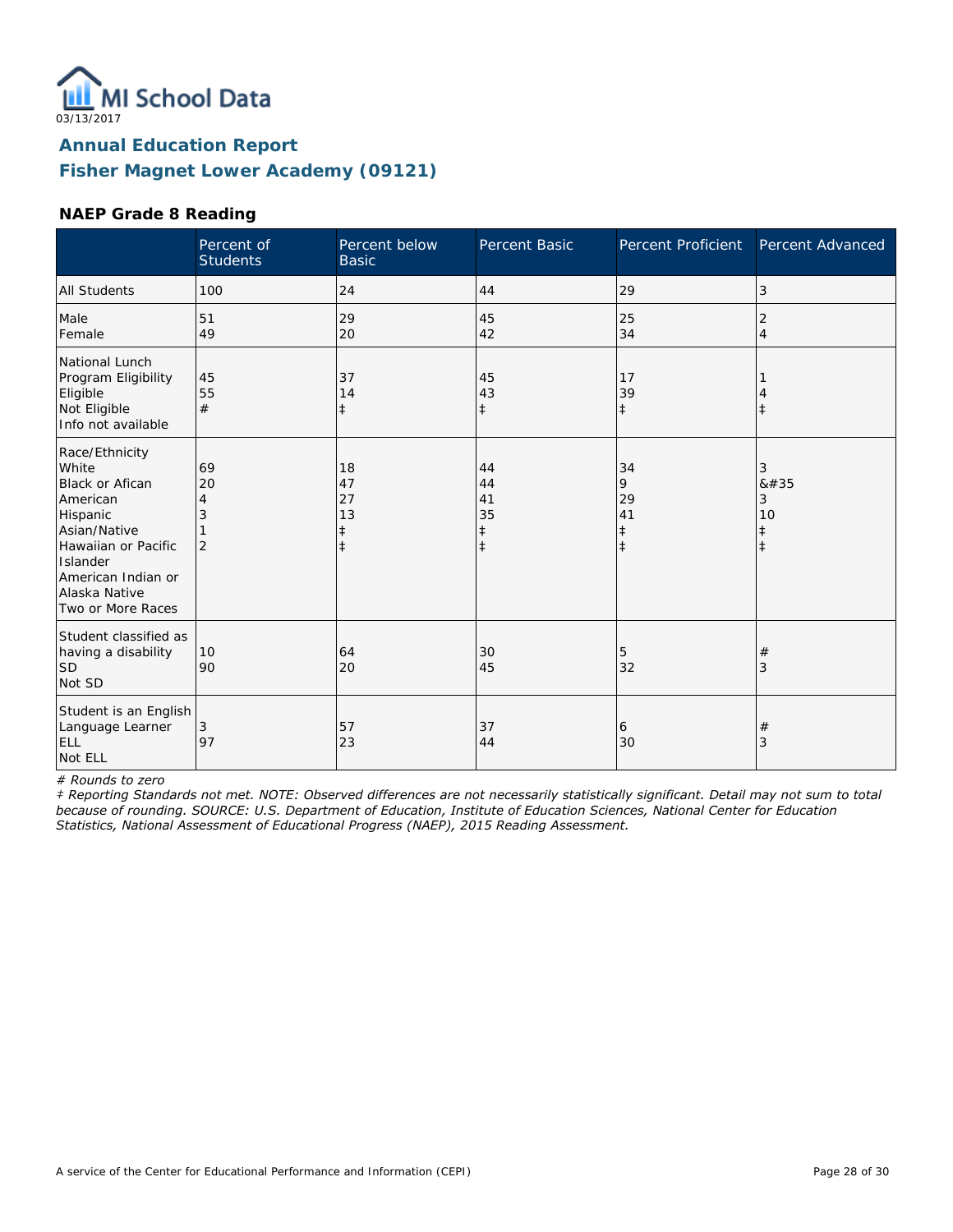

### **NAEP Grade 12 Reading**

|                                                                                                                                                                                             | Percent of<br><b>Students</b>              | Percent below<br><b>Basic</b>                    | Percent Basic                                    | <b>Percent Proficient</b>            | Percent Advanced                   |
|---------------------------------------------------------------------------------------------------------------------------------------------------------------------------------------------|--------------------------------------------|--------------------------------------------------|--------------------------------------------------|--------------------------------------|------------------------------------|
| <b>All Students</b>                                                                                                                                                                         | 100                                        | 26                                               | 5                                                | 27                                   | 5                                  |
| Male<br>Female                                                                                                                                                                              | 50<br>50                                   | 31<br>20                                         | 37<br>37                                         | 28<br>37                             | 4<br>6                             |
| National Lunch<br>Program Eligibility<br>Eligible<br>Not Eligible<br>Info not available                                                                                                     | 35<br>64<br>1                              | 37<br>19<br>$\mathbf{O}$                         | 39<br>36<br>O                                    | 22<br>38<br>$\mathbf 0$              | 2<br>O                             |
| Race/Ethnicity<br>White<br>Black or African<br>American<br>Hispanic<br>Asian<br>American Indian or<br>Alaska Native<br>Native Hawaiian or<br>Other Pacific<br>Islander<br>Two or More Races | 76<br>14<br>5<br>3<br>$\Omega$<br>$\Omega$ | 20<br>52<br>34<br>21<br>0<br>0<br>$\overline{O}$ | 38<br>36<br>44<br>26<br>0<br>0<br>$\overline{O}$ | 36<br>12<br>21<br>41<br>0<br>0<br>lo | 6<br>0<br>12<br>0<br>0<br>$\Omega$ |
| Student classified as<br>having a disability<br><b>SD</b><br>Not SD                                                                                                                         | 93                                         | 66<br>23                                         | 25<br>38                                         | 8<br>34                              | 5                                  |
| Student is an English<br>Language Learner<br>ELL<br>Not ELL                                                                                                                                 | 2<br>98                                    | $\mathbf{O}$<br>25                               | 0<br>37                                          | 0<br>33                              | 0<br>5                             |

*# Rounds to zero*

*‡ Reporting Standards not met. NOTE: Observed differences are not necessarily statistically significant. Detail may not sum to total because of rounding. SOURCE: U.S. Department of Education, Institute of Education Sciences, National Center for Education Statistics, National Assessment of Educational Progress (NAEP), 2015 Reading Assessment.*